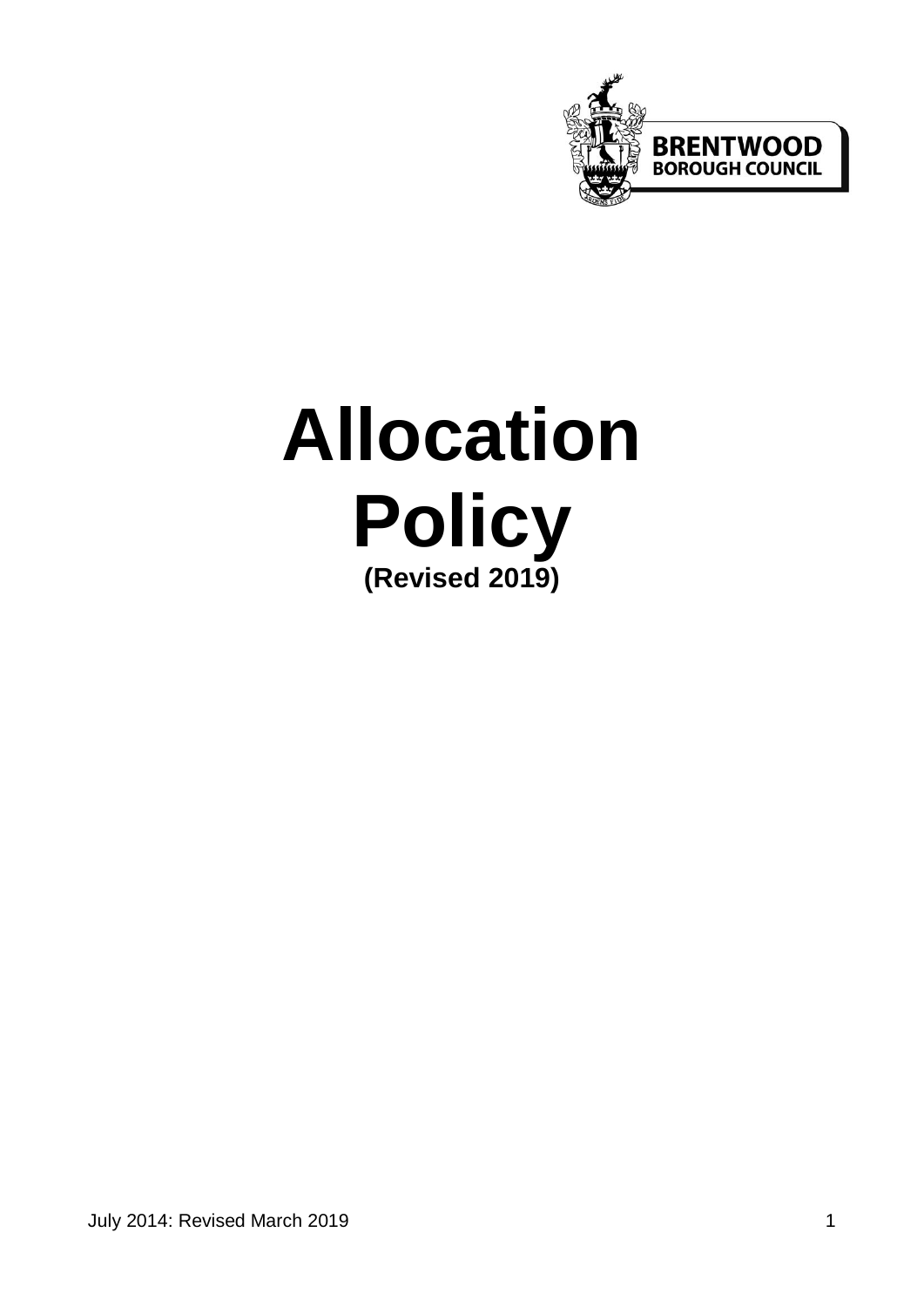## **Index**

| Housing provided to Applicants / HomeOption  Error! Bookmark not defined. |  |
|---------------------------------------------------------------------------|--|
|                                                                           |  |
|                                                                           |  |
|                                                                           |  |
|                                                                           |  |
|                                                                           |  |
|                                                                           |  |
|                                                                           |  |
|                                                                           |  |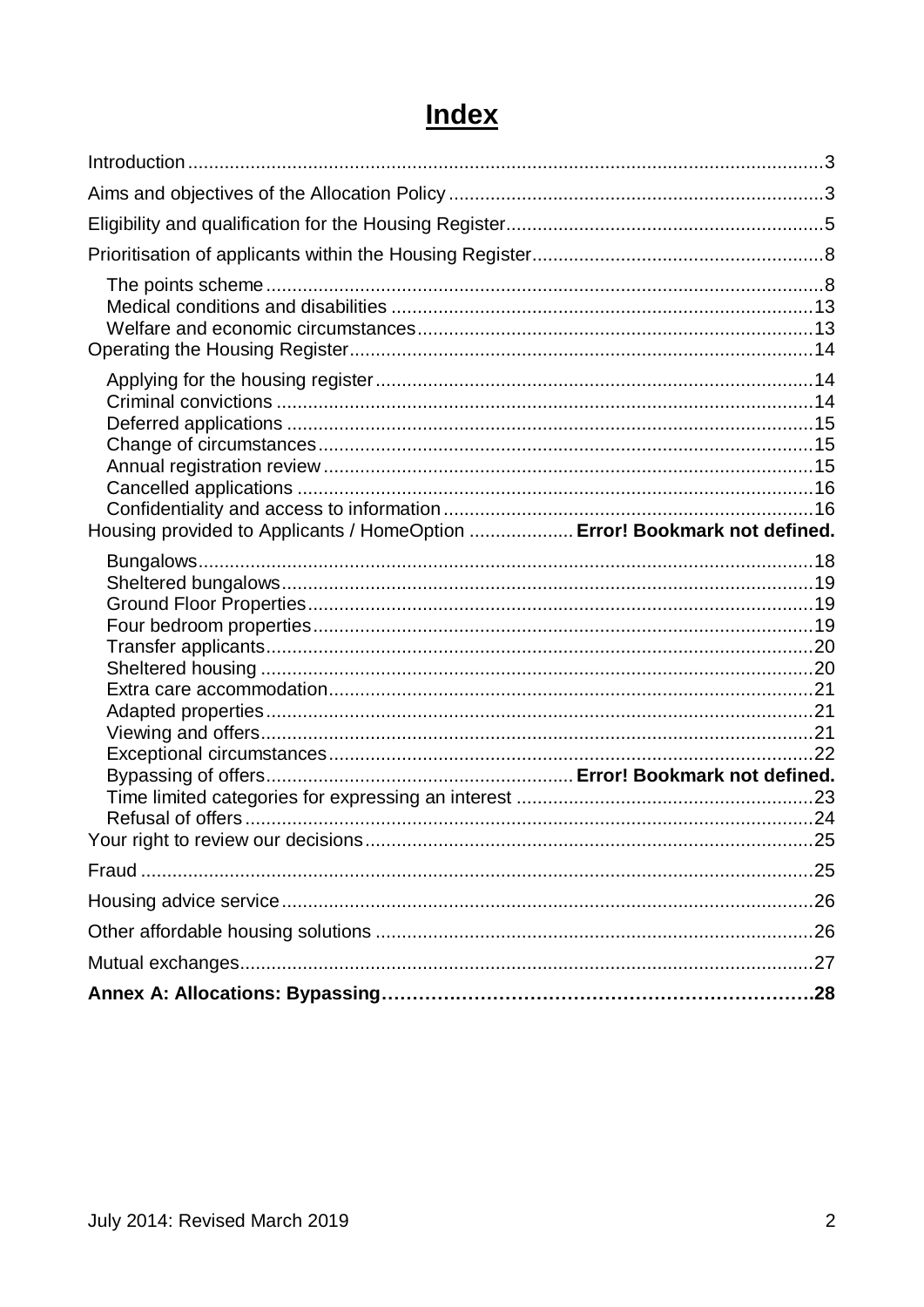### <span id="page-2-0"></span>**Introduction**

- 1. The Borough of Brentwood is an area where demand for affordable housing is greater than supply. This demand cannot be fully met by the housing available to the Council.
- 2. The Council administers a Housing Register for people in need of housing. There are two parts:
	- The Transfer List for Transfer Applicants people who are already Brentwood Borough Council tenants or tenants of housing providers (normally housing associations) who have been nominated to that tenancy by Brentwood Borough Council.
	- The Home Seeker List for Home Seeker Applicants other people in housing need who qualify for consideration for housing.
- 3. The Council's housing is allocated through HomeOption, our choice-based lettings system. Properties are advertised on a fortnightly cycle, both through a newsletter (available on request) and website, and applicants have the opportunity to express an interest for any vacancies that arise.
- 4. In most cases, properties are offered to the applicant with the highest number of points who has expressed an interest, and, if that applicant refuses, to the next highest pointed applicant until the property is accepted.
- 5. This document explains the policies that Brentwood Borough Council will follow in the eligibility, prioritisation and allocation of accommodation available to applicants on the Housing Register. The Policy is available for inspection on the Council's website, and copies are available free of charge from the Town Hall during normal working hours.

### <span id="page-2-1"></span>**Aims and objectives of the Allocation Policy**

- 6. The Allocation Policy is intended to comply with all prevailing statutes and statutory guidance concerning the allocation of accommodation. It is also framed to be consistent with:
	- The Council's Corporate Plan<sup>1</sup>
	- The Council's Housing Strategy 2017-2020<sup>2</sup> which includes our Tenancy Strategy and Homelessness Prevention Strategy
	- The tenancy policies of the Council's own housing stock.
- 7. The Council believes that the affordable housing resources of the borough are a precious asset. The purpose of the Policy is to target the available supply of homes in such a way that the most vulnerable residents in the borough are protected, and help goes to those most in need of it, including working households on lower incomes.

1

*<sup>1</sup> See<http://www.brentwood.gov.uk/index.php?cid=1924>*

*<sup>2</sup> See<http://www.brentwood.gov.uk/pdf/15032017132944u.pdf>*

July 2014: Revised March 2019 3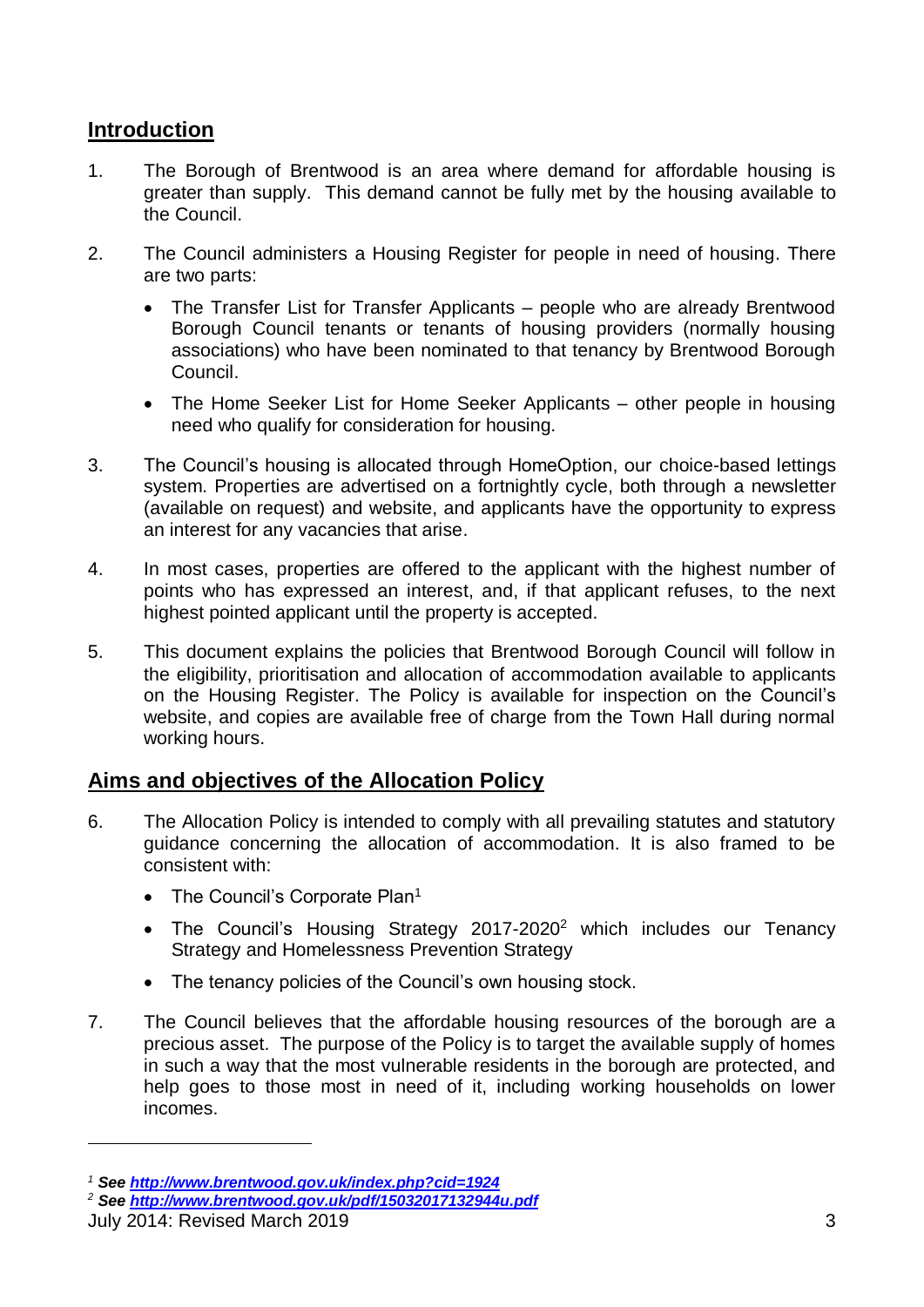- 8. The Council is committed to offering the greatest choice possible in the allocation of housing in the Borough. However, the ability to enable and offer choice has to be balanced against the availability of homes and the requirement to ensure that those in greatest housing need are given priority for housing.
- 9. The Policy is also intended to support other key strategies, responsibilities and duties of our statutory partners (for example in health and social care), and to be developed in partnership with other housing providers in the borough, and with our neighbouring housing authorities.
- 10. Our Policy is designed to ensure consistency and fairness in the allocation of housing in the Borough, and to ensure the lettings process is clear, transparent and accessible to all, so that housing applicants are able to make informed decisions about their housing, including considering alternative housing options, such as lowcost home ownership
- 11. The Council supports the principle of five-year fixed term tenancies (also called flexible tenancies) to all new tenants. The tenancy is also likely to include an introductory tenancy term of 12 months, during which the landlord must satisfy itself that a tenancy can be sustained and meet all the conditions of the Tenancy Agreement.
- 12. After the fixed term, the Council will expect that the majority of tenancies will be renewed unless there are any of the following change in circumstances:
	- Increase in tenant's financial circumstances
	- The property has become under-occupied
	- The property is significantly over-crowded, and a larger property is required
	- The property was allocated to meet a specific need which is no longer present, e.g. a member of the original household had a disability but no longer lives there
	- The terms of the tenancy have been breached, i.e. neglect of property, rent arrears or anti-social behaviour
- 13. The Council does not support the provision of fixed term or flexible tenancies in sheltered housing or other special needs housing meeting long term needs, where a secure tenancy will usually be offered after the expiry of the initial introductory tenancy.
- 14. The Council is committed to provide equality and fairness in all its dealings with members of the community. This Policy is not intended to discriminate on grounds of age, disability, gender, gender reassignment, pregnancy and maternity, race, religion or belief, sexual orientation, and marriage or civil partnership. The Council will monitor the effectiveness of this Policy, including its impact on different populations in the community.
- 15. The Council will keep its Allocation Policy under regular review. Before implementing any major changes to the Allocation Policy (such as any amendment affecting the relative priority of a large number of applicants or a significant alteration to procedures), the Council will ensure all of our key stakeholders have a reasonable opportunity to comment on the proposals. We will: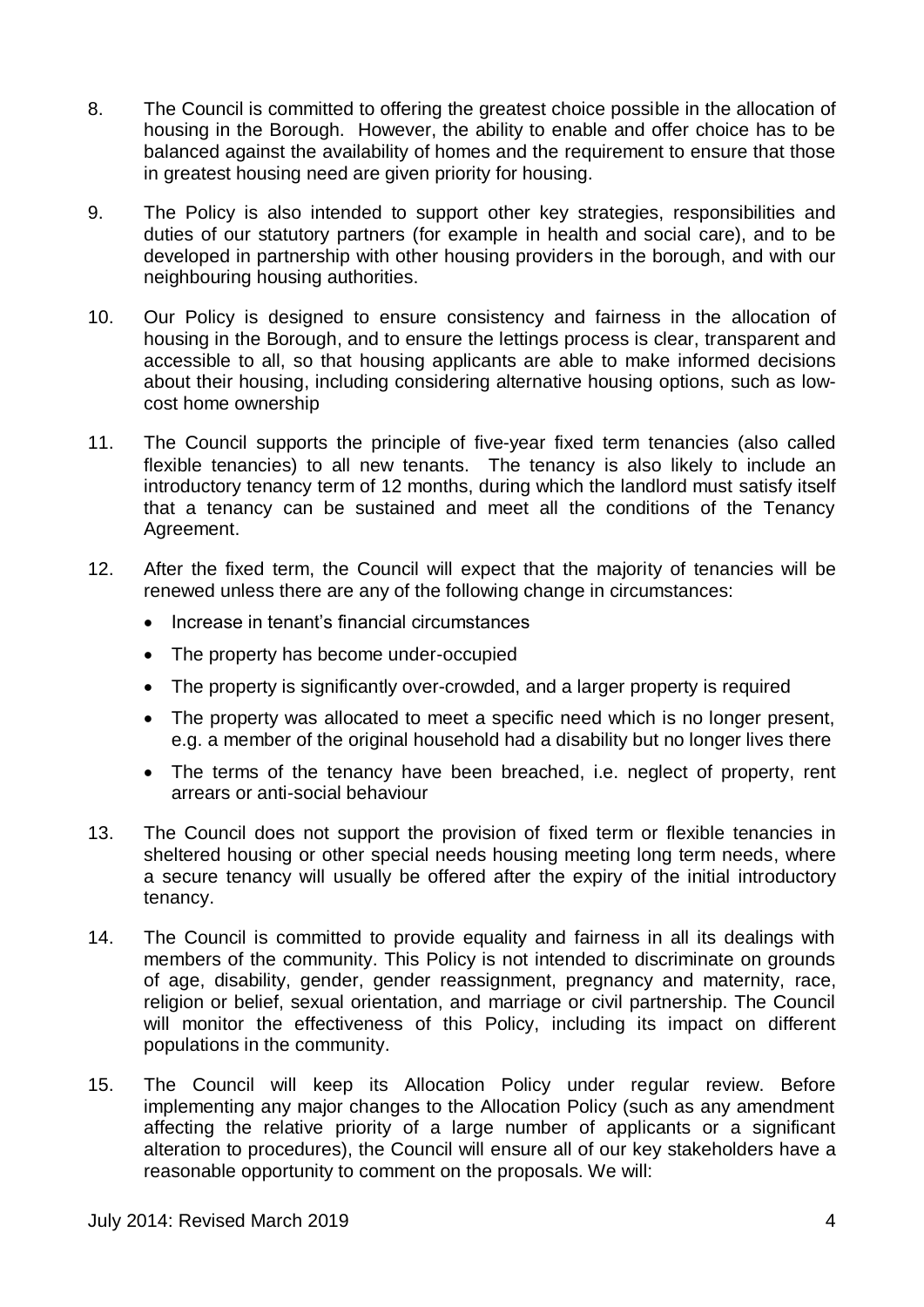- Bring the change to the attention of those applicants likely to be affected by the change
- Send a copy of the draft scheme, or proposed alteration, to every Registered Provider with which it has nomination arrangements, and to our other key statutory and voluntary agency partners

#### <span id="page-4-0"></span>**Eligibility and qualification for the Housing Register**

- 16. You can join the Transfer list if you are tenant of Brentwood Borough Council or if you are with a Registered Social Landlord and were nominated to their current tenancy by Brentwood Borough Council or you successfully made an expression of interest for a Registered Social landlord's property advertised via the Council
- 17. You are eligible to join the Home Seeker List:
	- If you are aged 18 and over (see paragraph 18 for exceptions)
	- If you are a British Citizen who has lived continuously in the UK (see paragraph 19 for exceptions)
	- If you do not own a property (see paragraph 20)
	- If we consider you to be in housing need (see paragraph 21)
	- If we consider you to have a local connection to the Borough (see paragraph 25)
	- If you have the capacity to maintain a tenancy (see paragraph 23)
	- Unless we consider that you or a member of your household have behaved in an unacceptable way which would make you unsuitable to be a tenant (see paragraph 28).
	- Unless you have given us false or misleading information in an attempt to join the Housing Register. In such circumstance, you will be ineligible to join the Housing Register for a minimum of one year
- 18. If you are under the age of 18, you will not normally be accepted onto the Housing Register unless:
	- An exception may be if you are aged between 16 and 17 years and the Council has a duty under the Homelessness Legislation or other exceptional circumstances. In such circumstances, a responsible guarantor is likely to be required who will guarantee you will abide by the tenancy agreement.
	- However, in most cases, if you are aged under 18 years old and are not supported by a family or guardian and are without adequate housing or support, you will be eligible for an assessment by Essex County Council to establish whether you are a "Child in Need" under Section 20 the Children Act 1989. If so, you will be the responsibility of Essex County Council to accommodate.
- 19. If you are a British citizen who has not lived continuously in the UK, or you are a non-British citizen, you may qualify for the Housing Register, depending upon whether you satisfy the statutory Eligibility Test. We will publish a separate document *Allocation Policy: Statutory Eligibility Test*, which will be regularly updated.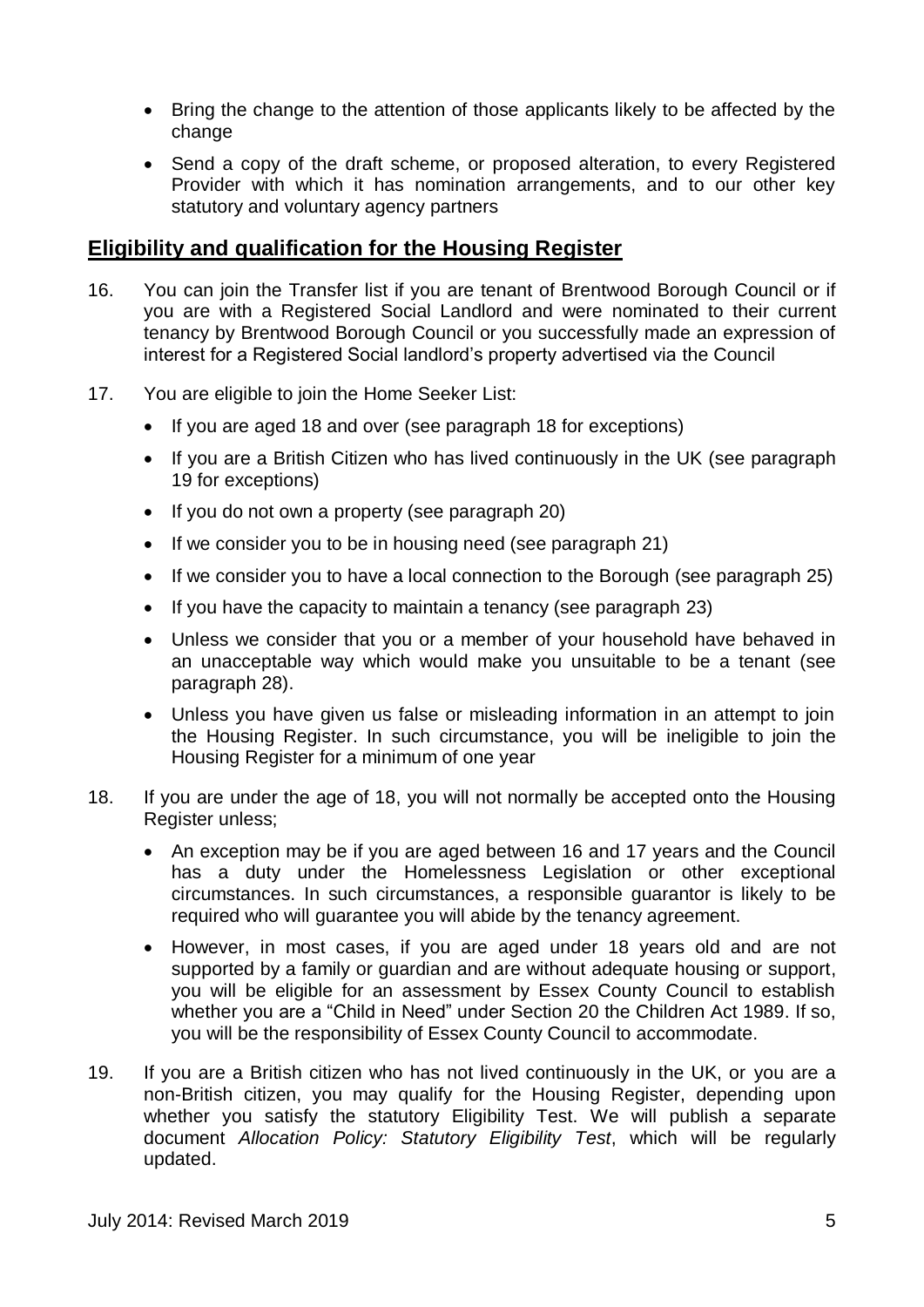- 20. If you own a property you will not be able to join the housing register unless you cannot resolve your housing need by using or selling your property.
- 21. We consider you to be in housing need if your financial means is not sufficient to purchase or rent a home on the open market of a suitable size for your household. (financial means includes your available income, equity, savings and mortgage borrowing capacity) and:
	- Your current home is unaffordable or
	- The size of your current accommodation is not of sufficient size to reasonably meet your needs or
	- You are unable to adapt your current accommodation to meet your mobility or medical needs or
	- You are considered to be statutorily homeless and have a priority need or
	- You are in private rented accommodation, have been served a valid notice to quit or
	- You live with friends or family, but you only have the right to occupy the home you are living in with the householder's agreement or
	- You do not have any accommodation available to you.
- 22. We will publish a separate document *Allocation Policy: Financial Means To Purchase or Rent* which will set out our estimates of financial means required for an open market purchase, and which will be regularly updated. However, we will assess each case according to individual circumstances.
- 23. We consider that you have a local connection with the Borough if:
	- You have lived in the Borough through your own choice continuously for the last 6 out of 12 months;
	- You have lived in the Borough through your own choice for 3 out of the last 5 years;
	- You have a strong family connection to the Borough<sup>3</sup> and your family have lived in the Borough through their own choice for the last five years. If you are of pensionable age and immediate family members live in the Borough but have been here for less than five years and there is a proven need for you to live near them for support, this residence requirement for family members may be reduced;
	- You have an urgent housing need and have served in HM Forces; or,
	- You have recently ceased, or will cease to be entitled, to reside in accommodation provided by the Ministry of Defence following the death of your spouse or civil partner who has served in the regular forces and whose death was attributable (wholly or partly) to that service;
	- You are serving in the regular forces and are suffering from a serious injury, illness or disability which is attributable (wholly or in part);

1

July 2014: Revised March 2019 6 *<sup>3</sup> Normally through active links with your parents, adult children, brother or sister. We may take other family connections into account.*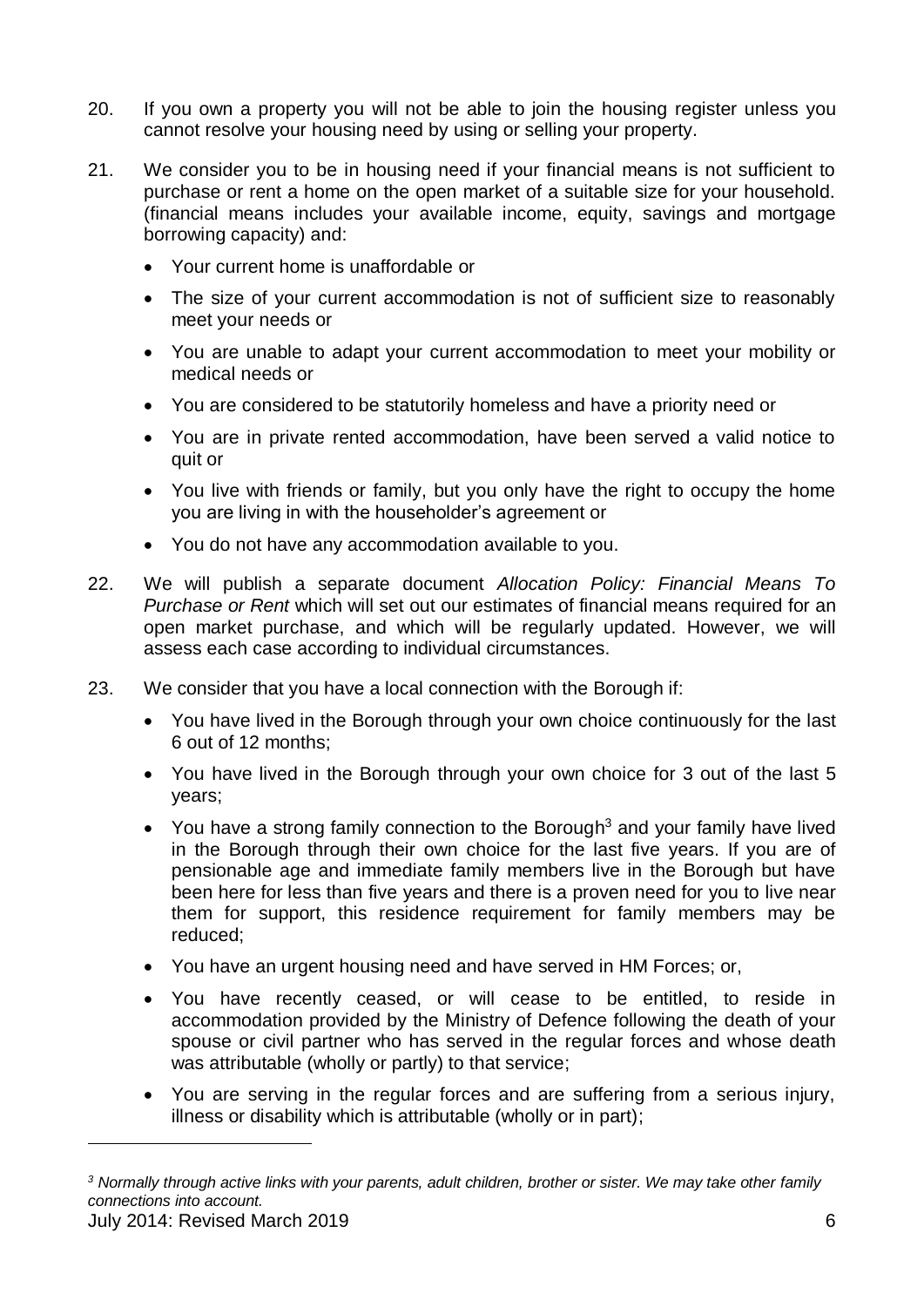- You are serving or have served in the reserve forces and are suffering from a serious injury, illness or disability which is attributable (wholly or partly) to your service.
- You have been accepted as part of a witness protection recommendation by the Police.
- 24. Residence in the Borough must be by the person's own choice so people who have been placed into residence in the Borough (e.g. in a foster placement, supported housing, or detained through the Mental Health Act) will not be accepted as having a local connection.
- 25. You will retain a local connection with the Borough if you meet the residence qualification detailed in Paragraph 23 above, but you are temporarily living outside of Brentwood whilst:
	- You are receiving medical or respite care;
	- You are living in supported housing;
	- You are studying at a school, college or university;
	- You are serving a custodial sentence, or adhering to bail conditions;
	- You have been provided accommodation outside of the Borough pursuant to a duty under the homeless legislation including a homelessness prevention or discharge of homelessness duty. Residency time accrued under this arrangement will be regarded as equivalent in all respects that of residency within the Borough;
	- You are a care leaver and have been placed outside the Borough.
- 26. The Homelessness Reduction Act 2017 and related Code of Guidance requires that a 'reasonable preference' should be given to those who are homeless or are owed specific homelessness duties, as set out in section 166A (3) of the Housing Act 1996. This will now include 'reasonable preference' to people who are owed a 'prevention' and/or 'relief' duty (as per ss. 195 (2) and 189B of the Homelessness Reduction Act 2017).
- 27. Those applicants who are owed a 'prevention' and/or 'relief' duty will be able to join the Housing Register to try and deal with their homelessness. Once either duty ceases then eligibility to remain on the Housing Register will end (unless a Local Connection has been evidenced as per paragraph 23 above).
- 28. In considering whether you have the capacity to maintain a tenancy, we will make a determination on a case by case basis. We will need to know whether you have any physical or learning disabilities or mental health or other medical factors. If so, we will consider whether they affect your ability to maintain a tenancy or if you would be able to maintain a tenancy with provision of appropriate care and support. In making our assessment, we will have full regard to the Equality Act 2010 and other relevant legislation and good practice. We will seek the advice of appropriate professionals and support groups.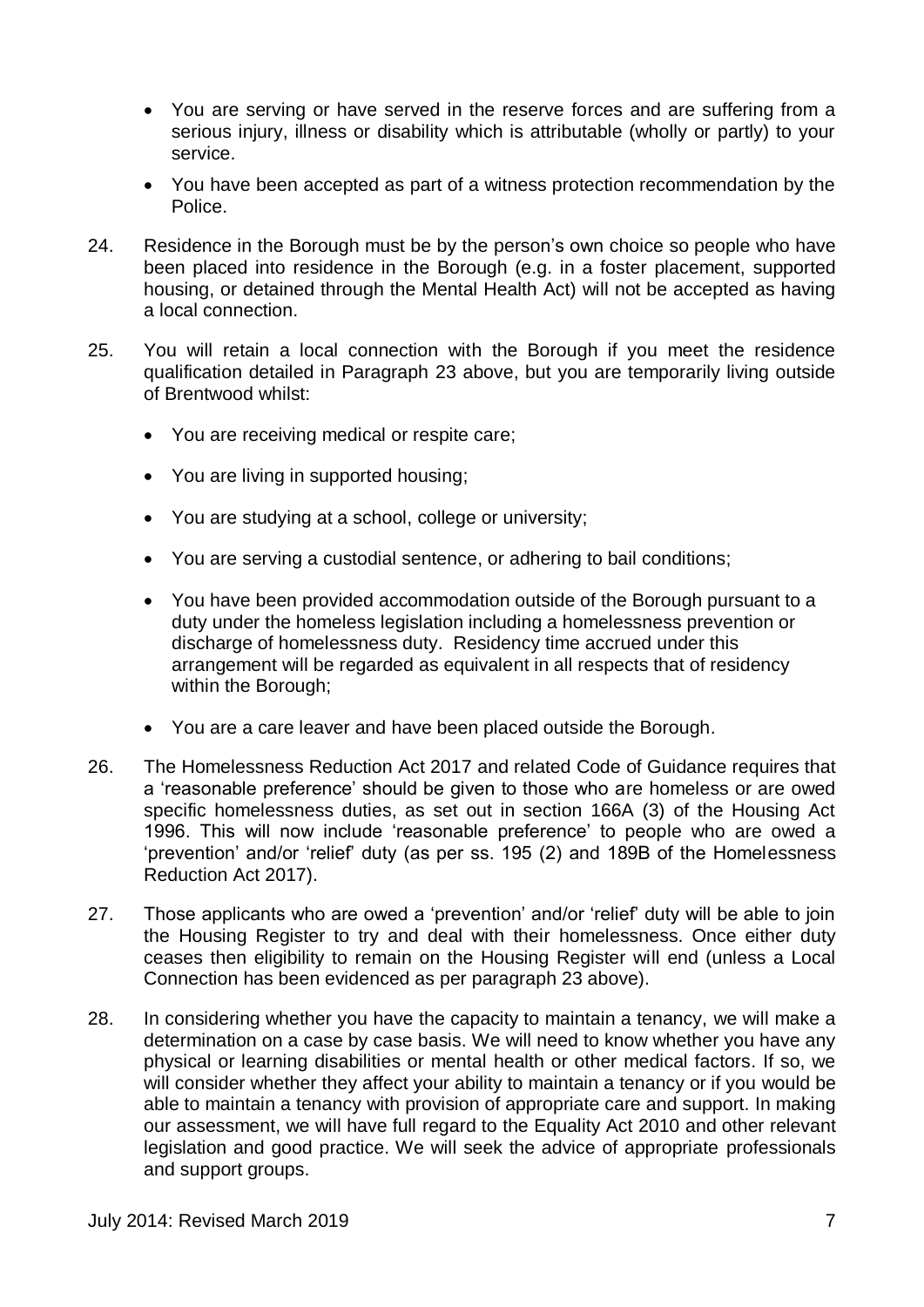- 29. If we consider that you can only maintain a tenancy with support, you must be willing to co-operate with such support as we consider is necessary.
- 30. We consider that you or a member of your household have behaved in an unacceptable way which would make you unsuitable to be a tenant. This is proven by:
	- Conviction of an offence or
	- Evidence which would be presented in court action for possession had a tenancy not ended through other means.
	- An eviction granted by the court because of breach of a tenancy You will be ineligible to join the housing register for a minimum of one year from the date of your eviction unless you can demonstrate that the factors that led to your eviction have been addressed, e.g. repayment of rent arrears.
- 31. We will take into account all relevant factors such as health, dependants and the individual circumstances of the applicant when making decisions based on reasonableness and proportionality.

#### <span id="page-7-0"></span>**Prioritisation of applicants within the Housing Register**

32. The Council operates a points scheme to assess the priority of each application. All eligible applicants will be awarded points in accordance to their level of housing need.

<span id="page-7-1"></span>

|                                                        | <b>Homeseeker</b> | <b>Transfer</b> |
|--------------------------------------------------------|-------------------|-----------------|
| <b>Property Conditions</b>                             |                   |                 |
| No inside WC                                           | 20                |                 |
| No bath/shower                                         | 20                |                 |
| No hot water                                           | 20                |                 |
| No piped water                                         | 20                |                 |
| No Kitchen                                             | 20                |                 |
| No Heating                                             | 10                |                 |
| Closing or demolition order                            | 95                | 95              |
| Property without sole use of garden                    |                   | 10              |
| <b>High Rise Accommodation</b>                         |                   | 10              |
| Category 1 hazard as defined by the Housing            |                   |                 |
| Health and Safety rating system (HHSRS):               |                   |                 |
| Acute overcrowding (excluding deliberate               | 50                | 50              |
| overcrowding e.g. you allow someone to move into       |                   |                 |
| your property knowing this will create overcrowding)   |                   |                 |
| High disrepair assessment where the Council is         | 95                | 95              |
| satisfied that the problem cannot be resolved by the   |                   |                 |
| landlord within 6 months and by continuing to occupy   |                   |                 |
| the accommodation will pose a considerable risk to the |                   |                 |
| applicant's health.                                    |                   |                 |
| <b>Shared Facilities</b>                               |                   |                 |
| Shared bathroom or WC                                  | 5                 |                 |
| <b>Shared Kitchen</b>                                  | 5                 |                 |

#### **The points scheme**

July 2014: Revised March 2019 8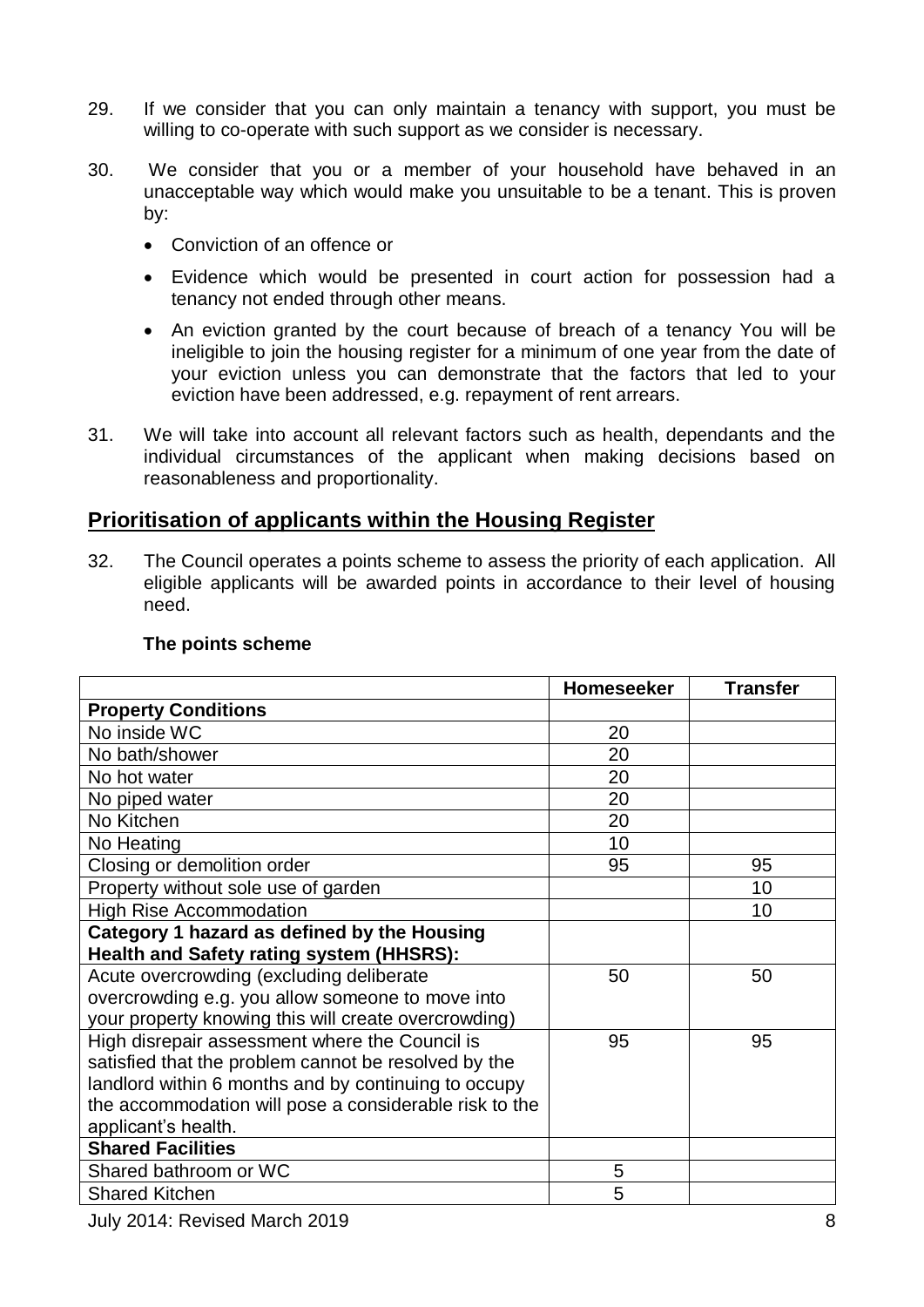|                                                                                                                                                                                                                                                                                                                                                       | Homeseeker | <b>Transfer</b> |
|-------------------------------------------------------------------------------------------------------------------------------------------------------------------------------------------------------------------------------------------------------------------------------------------------------------------------------------------------------|------------|-----------------|
| <b>Shared Lounge</b>                                                                                                                                                                                                                                                                                                                                  | 5          |                 |
| <b>Lack of bedrooms</b>                                                                                                                                                                                                                                                                                                                               |            |                 |
| Each bedroom short of that required for size and type<br>of household (based on size of properties allocated),<br>unless evidence exists that overcrowding is deliberate                                                                                                                                                                              | 15         | 15              |
| Every person in excess of two sharing<br>For every person in excess of 2 sharing a room, (every<br>additional person gets 10 points, for example, 2 further<br>$people = 20 points$                                                                                                                                                                   | 10         | 10              |
| Each year on the list                                                                                                                                                                                                                                                                                                                                 | 15         | 15              |
| <b>Medical and Disability Circumstances</b>                                                                                                                                                                                                                                                                                                           |            |                 |
| Category A:<br>There is a critical need to move. The current housing<br>situation is seriously detrimental to health and<br>interferes with quality of life to an intolerable degree.                                                                                                                                                                 | 500        | 500             |
| Category B:<br>An applicant and/or a member of their household are<br>experiencing serious difficulty as a result of their<br>current housing situation on a daily basis. Moving to<br>alternative accommodation would alleviate the impact<br>on health.                                                                                             | 100        | 100             |
| Category C:<br>An applicant and/or member of their household's<br>health are being significantly affected by their current<br>housing and would improve if they moved. For<br>example, it is difficult but not impossible to move<br>around their home and another type of<br>accommodation would improve their health and/or<br>ability to function. | 50         | 50              |
| Category D:<br>An applicant and/or member of their household's<br>health are being affected by their housing and would<br>improve if they moved. For example, it is difficult but<br>not impossible to move around their home and another<br>type of accommodation would improve their health<br>and/or ability to function                           | 20         | 20              |
| Category E<br>An applicant and/or member of their household's<br>health are not being affected by their current housing<br>or their health is being affected by their current<br>housing but would not improve by moving to<br>alternative accommodation                                                                                              | 0          | $\mathbf 0$     |
| <b>Ground Floor Recommendation only</b>                                                                                                                                                                                                                                                                                                               |            |                 |
| A requirement to move from a general needs property<br>or sheltered satellite scheme to an In-House Sheltered<br>Scheme to receive additional support                                                                                                                                                                                                 |            | 50              |
| <b>Economic circumstances</b>                                                                                                                                                                                                                                                                                                                         |            |                 |
| An applicant is currently in employment                                                                                                                                                                                                                                                                                                               | 20         | 20              |
| An applicant is currently in employment related training<br>or can demonstrate they are actively seeking                                                                                                                                                                                                                                              | 10         | 10              |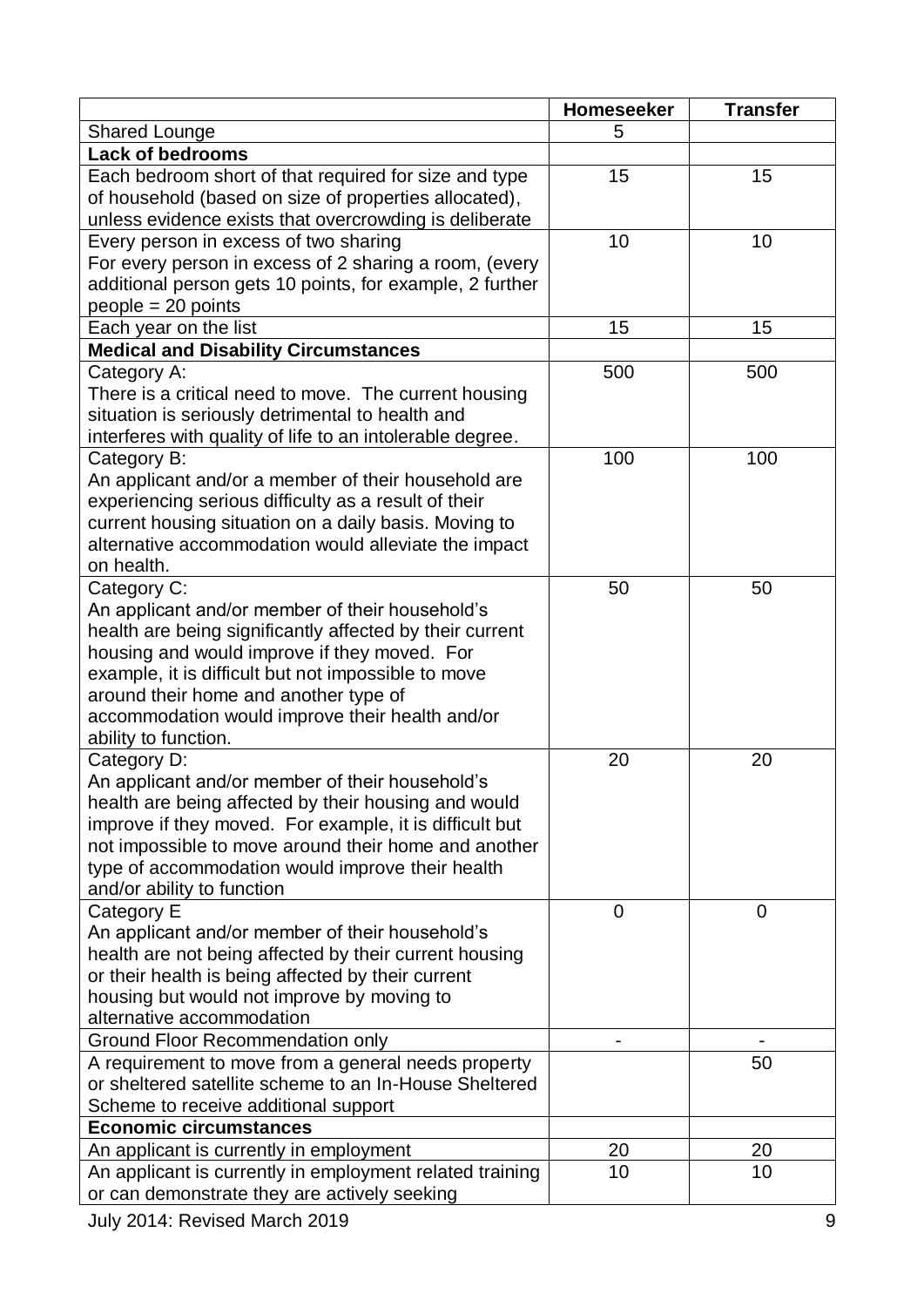|                                                                                                                                                                            | <b>Homeseeker</b> | <b>Transfer</b> |
|----------------------------------------------------------------------------------------------------------------------------------------------------------------------------|-------------------|-----------------|
| employment                                                                                                                                                                 |                   |                 |
| An applicant is receiving a state benefit in relation to a<br>disability or medical need (may include in relation to<br>that of dependent children) and are unable to seek | 20                | 20              |
| employment due to this                                                                                                                                                     |                   |                 |
| <b>Under-occupation</b>                                                                                                                                                    |                   |                 |
| Applies to existing Brentwood Borough Council<br>tenants and RSL tenants, where Brentwood Borough                                                                          |                   |                 |
| Council nominated them to their existing RSL tenancy.                                                                                                                      |                   |                 |
| Points are awarded for the size of the property you are                                                                                                                    |                   |                 |
| vacating                                                                                                                                                                   |                   |                 |
| 4 Bedroom House                                                                                                                                                            |                   | 3000            |
| 3 Bedroom Flat                                                                                                                                                             |                   | 2000            |
| 3 Bedroom House                                                                                                                                                            |                   | 2000            |
| 2 Bedroom Flat                                                                                                                                                             |                   | 1000            |
| 2 Bedroom House                                                                                                                                                            |                   | 1000            |
| 2 Bedroom Bungalow                                                                                                                                                         |                   | 1000            |
| 1 Bedroom Flat                                                                                                                                                             |                   | 500             |
| 1 Bedroom House                                                                                                                                                            |                   | 500             |
| 1 Bedroom Bungalow                                                                                                                                                         |                   | 500             |
| <b>Policy succession</b>                                                                                                                                                   | 500               | 500             |
| For applicants who qualify for statutory succession but                                                                                                                    |                   |                 |
| are under-occupying accommodation then both under-                                                                                                                         |                   |                 |
| occupation and succession points will be added                                                                                                                             |                   |                 |
| together cumulatively                                                                                                                                                      |                   |                 |
| <b>Social and Welfare Circumstances</b>                                                                                                                                    |                   |                 |
| Your needs within this factor will be assessed                                                                                                                             |                   |                 |
| according to the strength of support received from                                                                                                                         |                   |                 |
| statutory agencies e.g. Social Care, Education Welfare<br><b>Services or Health Services</b>                                                                               |                   |                 |
| Level 1                                                                                                                                                                    |                   |                 |
| In extreme circumstances, normally on police advice                                                                                                                        |                   | 500             |
| for a management move                                                                                                                                                      |                   |                 |
| Level <sub>2</sub>                                                                                                                                                         |                   |                 |
| Where other statutory agencies have made a strongly                                                                                                                        | 100               | 100             |
| supported referral                                                                                                                                                         |                   |                 |
| Level 3                                                                                                                                                                    |                   |                 |
| Households where parents with dependants are forced                                                                                                                        | 50                | 50              |
| to live apart and it would be reasonable to consider                                                                                                                       |                   |                 |
| that they would normally be expected to reside                                                                                                                             |                   |                 |
| together                                                                                                                                                                   |                   |                 |
| Or                                                                                                                                                                         |                   |                 |
| Households where there are dependent children, and                                                                                                                         |                   |                 |
| one or more child is aged over 10 and of the opposite                                                                                                                      |                   |                 |
| sex have to share a bedroom                                                                                                                                                |                   |                 |
| Level 4                                                                                                                                                                    |                   |                 |
| Households with dependent children all aged under 10<br>and one or more are of different sex have to share a                                                               | 30                | 30              |
| bedroom                                                                                                                                                                    |                   |                 |
| Level 5                                                                                                                                                                    |                   |                 |
|                                                                                                                                                                            |                   |                 |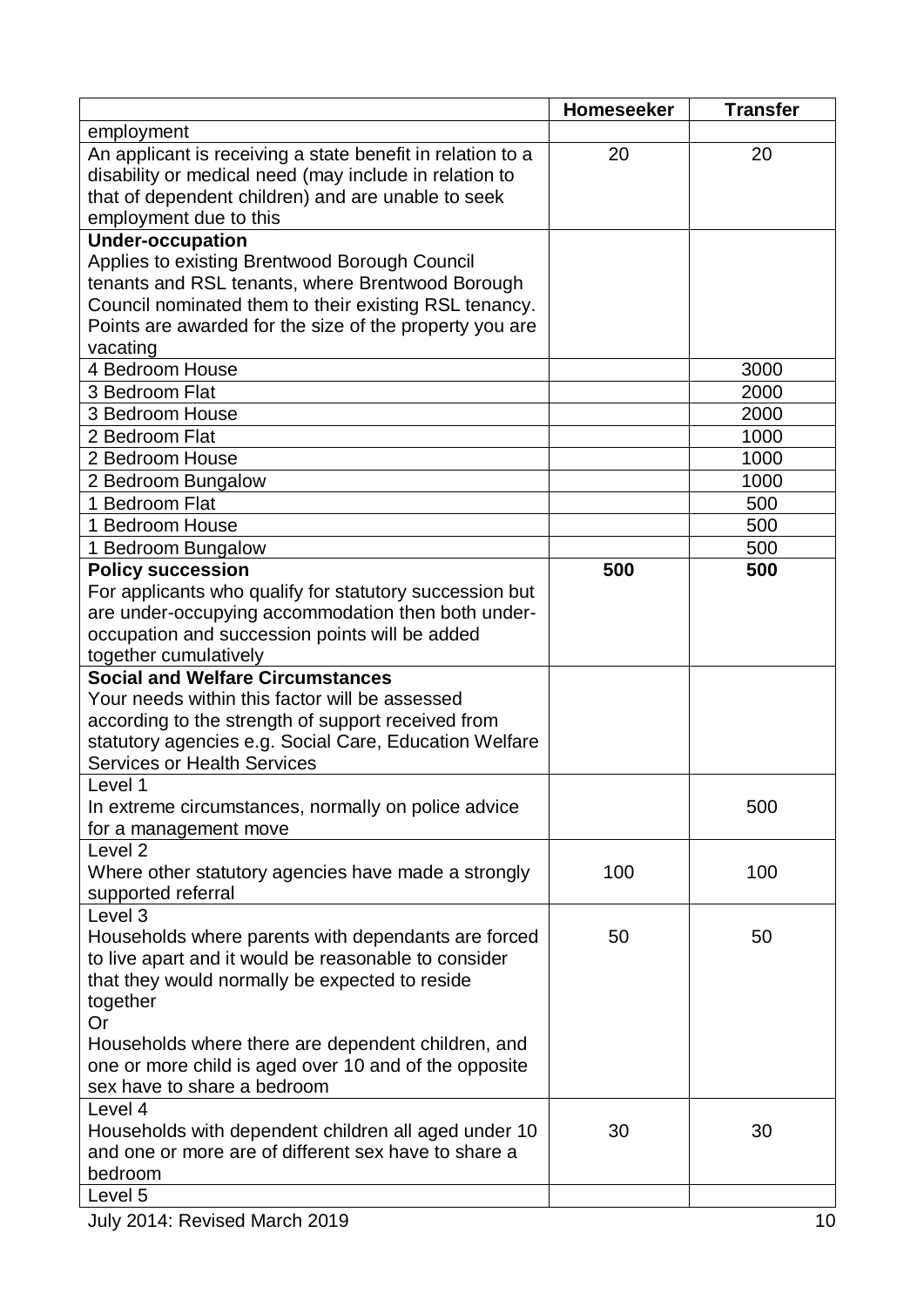|                                                            | Homeseeker    | <b>Transfer</b> |
|------------------------------------------------------------|---------------|-----------------|
| Households with all dependent children under 10            | 20            | 20              |
| (same sex) and sharing a bedroom                           |               |                 |
| Level 6                                                    |               |                 |
| Households with one dependent child                        | 10            | 10              |
| Or                                                         |               |                 |
| Households including a pregnant woman                      |               |                 |
| Or                                                         |               |                 |
| Households who are confirmed as accepted to be             |               |                 |
| eligible for a fostering or adoption scheme                |               |                 |
| <b>Violence and Threats of Violence</b>                    | 40            | 40              |
| If you or a member of your household are in danger         |               |                 |
| from the effects of violence (including racial attacks) or |               |                 |
| threats of violence or physical, emotional or sexual       |               |                 |
| abuse in your current home and the allegations have        |               |                 |
| been investigated and proven on a balance of               |               |                 |
| probabilities within the last twelve months and it is      |               |                 |
| deemed safe for you to reside or continue to reside in     |               |                 |
| the Borough. Your (points will be reviewed every 2         |               |                 |
| months                                                     |               |                 |
| <b>Lacking Security / Homeless</b>                         |               |                 |
| <b>Priority Homeless</b>                                   |               |                 |
| Levels 2 and 3 apply only for those who are eligible,      |               |                 |
| have a priority need, are likely not to be intentionally   |               |                 |
| homeless and are residing in or have a Local               |               |                 |
| Connection (see paragraph 23) to the Brentwood             |               |                 |
| Borough                                                    |               |                 |
| <b>Priority Homeless Level 1</b>                           | 5             |                 |
| Immediately able to remain but could receive short         |               |                 |
| notice to leave at any time. Main examples, HM             |               |                 |
| Forces, Tied tenancy, AST, Institutional Care or           |               |                 |
| license agreement                                          |               |                 |
| <b>Priority Homeless Level 2</b>                           | An additional |                 |
| Applicable to any applicant who is owed the section        | 95            |                 |
| 195(2) 'prevention' and/or section 189B 'relief' duty as   |               |                 |
| per the Homelessness Reduction Act 2017. The points        |               |                 |
| will be removed if either duty ceases (unless a Local      |               |                 |
| Connection following the cessation of the 'relief' duty    |               |                 |
| has been evidenced by the applicant.                       |               |                 |
| <b>Priority Homeless Level 3</b>                           | 100           |                 |
| Homeless Applicant owed a Duty under S193(2) or            |               |                 |
| 195(2) (or the Housing Act 1985 equivalent) (Main          |               |                 |
| duty to homeless or threatened)                            |               |                 |
|                                                            |               |                 |
| <b>Priority Intentional Homeless</b>                       | 50            |                 |
| You are Homeless and owed a duty under S190(2).            |               |                 |
| This covers intentionally homeless applicants but who      |               |                 |
| are in priority need or S192(3) and occupying              |               |                 |
| accommodation secured at the Council's discretion,         |               |                 |
| where not in priority need                                 |               |                 |
|                                                            |               |                 |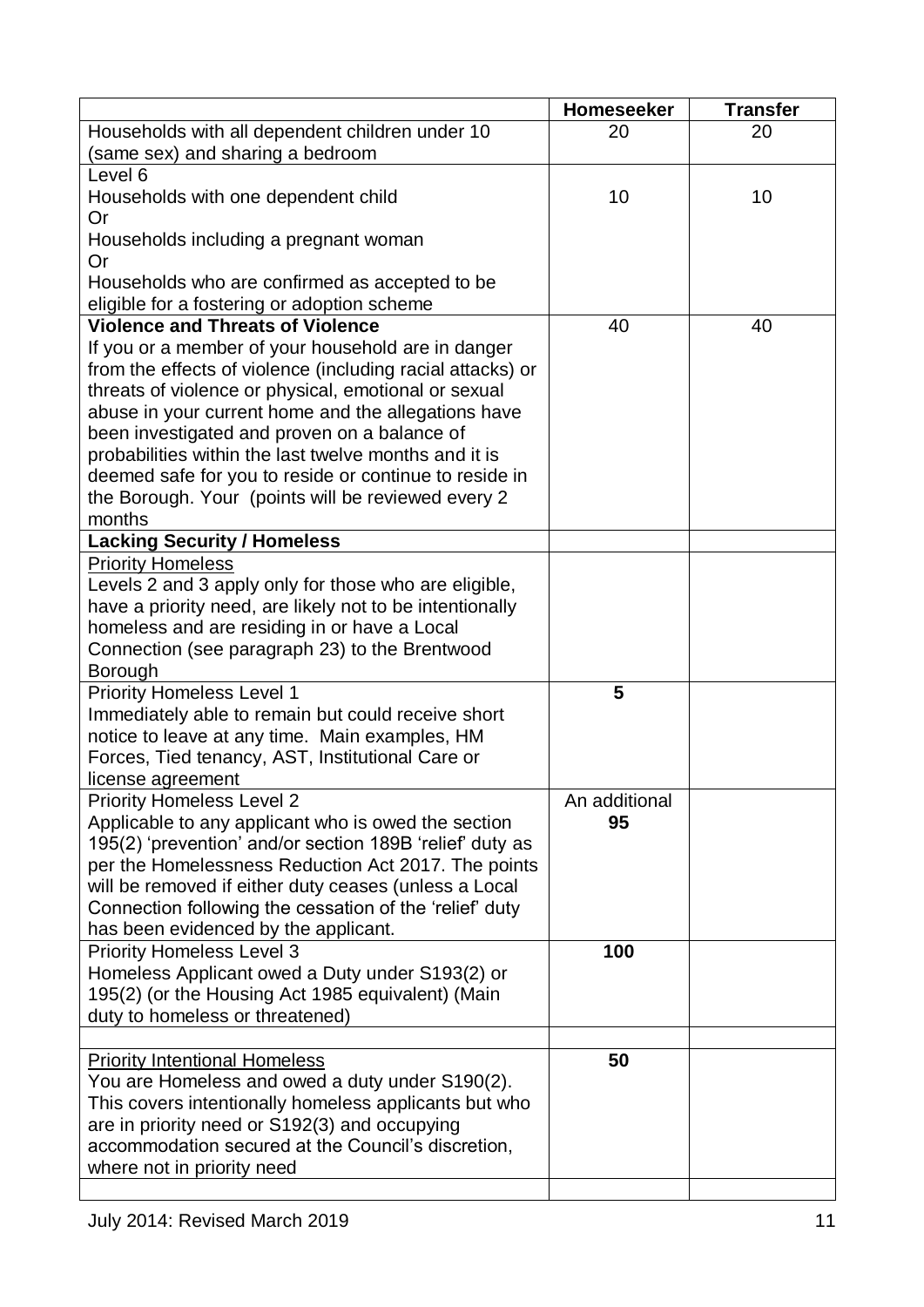<span id="page-11-0"></span>

|                                                           | <b>Homeseeker</b> | <b>Transfer</b> |
|-----------------------------------------------------------|-------------------|-----------------|
| <b>Insecure Accommodation</b>                             | For every         |                 |
| You have been accepted as Statutorily homeless and        | week in temp      |                 |
| placed in any form of temporary accommodation             | accom:            |                 |
| secured for you by Brentwood Borough Council and          | 10                |                 |
| for every week in that accommodation.                     |                   |                 |
| You have been accepted as Statutorily homeless and        | For every         |                 |
| have secured temporary accommodation in a refuge or       | week in temp      |                 |
| supported housing and for every week in that              | accom:            |                 |
| accommodation                                             | 5                 |                 |
| You have been accepted as statutorily homeless and        | For every         |                 |
| are making your own temporary arrangements, and for       | week in temp      |                 |
| every week spent as such                                  | accom:            |                 |
|                                                           | 5                 |                 |
| <b>Supported Housing Schemes</b>                          | 200               |                 |
| The Supported Housing Scheme in which you live has        |                   |                 |
| adhered to an agreed protocol with the Council and        |                   |                 |
| advises that your have met the move on requirements       |                   |                 |
| <b>Local Connection</b>                                   |                   |                 |
| You have lived within the Brentwood Borough for 6 out     | 30                | 30              |
| of the last 12 months or 3 out of 5 years                 |                   |                 |
| You have a strong family connection to the Borough        | 15                |                 |
| and they have lived continuously in the Borough           |                   |                 |
| through their own choice for the last 5 years             |                   |                 |
| You are currently employed in the Borough on a            | 15                |                 |
| permanent basis (min 16 hrs per week) and have done       |                   |                 |
| so for a minimum of 2 years                               |                   |                 |
| (The employer must be based in Brentwood)                 |                   |                 |
| Members of the Armed Forces and former service            | 15                |                 |
| personnel, where the application is made within five      |                   |                 |
| years of discharge                                        |                   |                 |
| Bereaved spouses and civil partners of members of         | 15                |                 |
| the armed forces leaving services family                  |                   |                 |
| accommodation following the death of their spouse or      |                   |                 |
| partner                                                   |                   |                 |
| Serving or former members of the reserve forces who       | 15                |                 |
| need to move because of serious injury, medical           |                   |                 |
| condition or disability sustained as a result             |                   |                 |
| Moving within the Borough                                 |                   |                 |
| You need to move to a particular locality in Borough.     | 15                | 15              |
| Where failure to move would cause hardship to             | for the           | for the         |
| yourself or others, for example, to give or receive care, | particular        | particular      |
| or to take up a particular employment or education        | locality only     | locality only   |
| opportunity.                                              |                   |                 |
|                                                           |                   |                 |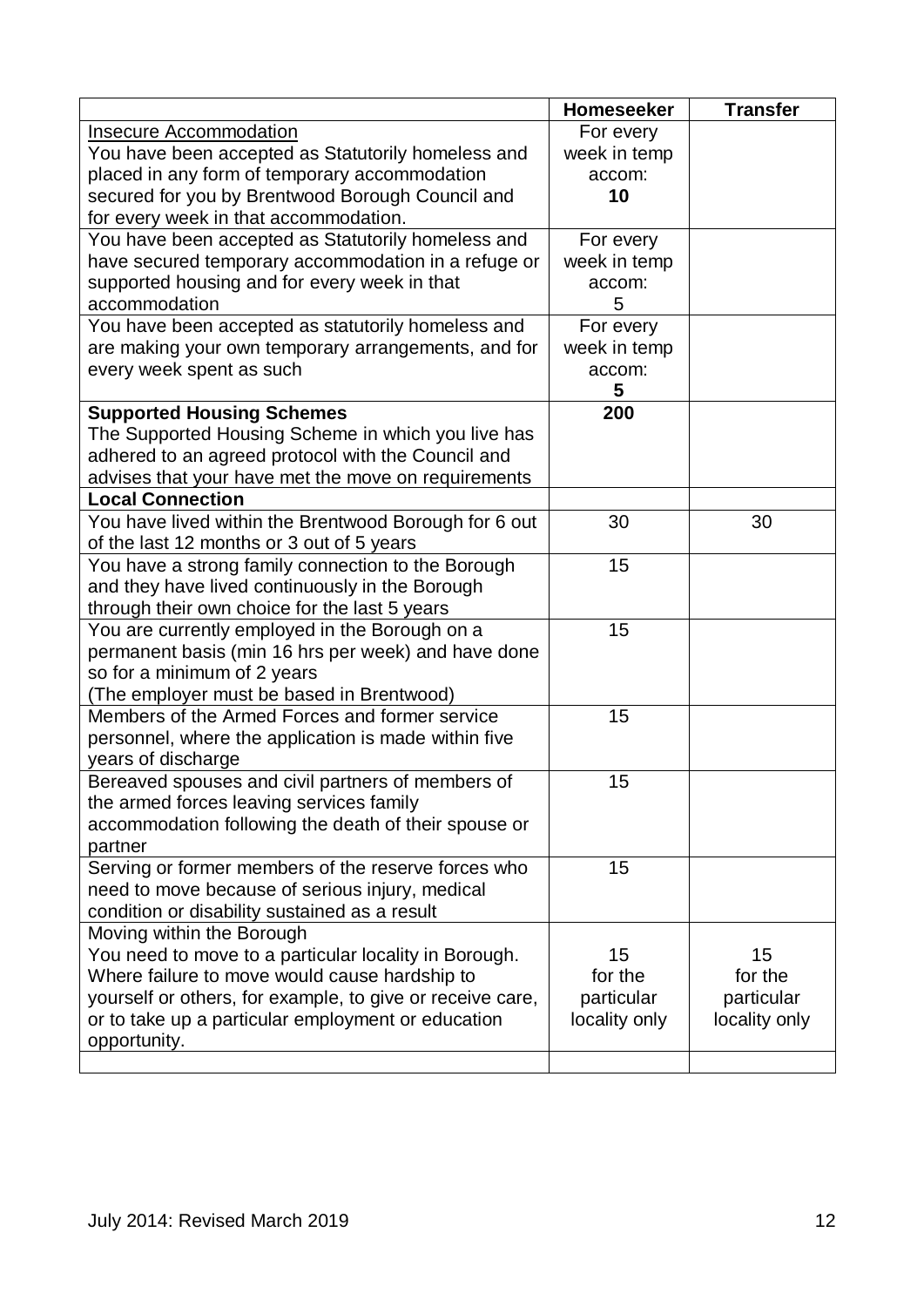#### **Medical conditions and disabilities**

- 33. If you are applying for accommodation due to a medical condition, a mobility problem or a permanent physical disability, you will need to provide information about the condition and how it is affected by your current accommodation.
- 34. Our independent medical adviser will undertake a medical assessment if you believe that your condition is specifically being affected by your current accommodation and a move to alternative accommodation will improve your health.
- 35. We will ask you to complete a medical self-assessment form. You may be required to provide supporting information and details of your GP, social worker, occupational therapist or other health or social care professional.
- 36. If you are a transfer applicant and you do not have a six-month clear rent account then your application may not be referred to the Council's Medical Advisor until you do.
- 37. The assessment will be based on:
	- The affect that your current accommodation has on the medical condition
	- How moving to alternative accommodation will help that condition
- 38. Following the assessment, we will write to you to confirm the outcome. We may:
	- Award additional points to your application
	- Award a recommendation for ground floor, level access or adapted accommodation.
	- Take no action if the medical condition is not being affected by your current accommodation.
- 39. If the medical condition changes significantly after the assessment, a further medical self-assessment form should be completed together with any supporting evidence.
- 40. We will require a reassessment if:
	- You have been awarded a medical priority to move but you have not fully participated in the HomeOption for more than 6 months.
	- You move to alternative accommodation

#### **Welfare and economic circumstances**

- <span id="page-12-0"></span>41. In assessing welfare or financial issues or needs, we will use our discretion and consider each application on its merits. We will have regard to reasonableness and proportionality in deciding whether there is a significant housing need to register an application and to award any additional priority to the application.
- 42. Following the assessment, we will confirm the decision in writing to you.
- 43. The Council may award lower points where it has reason to believe an applicant has deliberately contrived their living arrangements.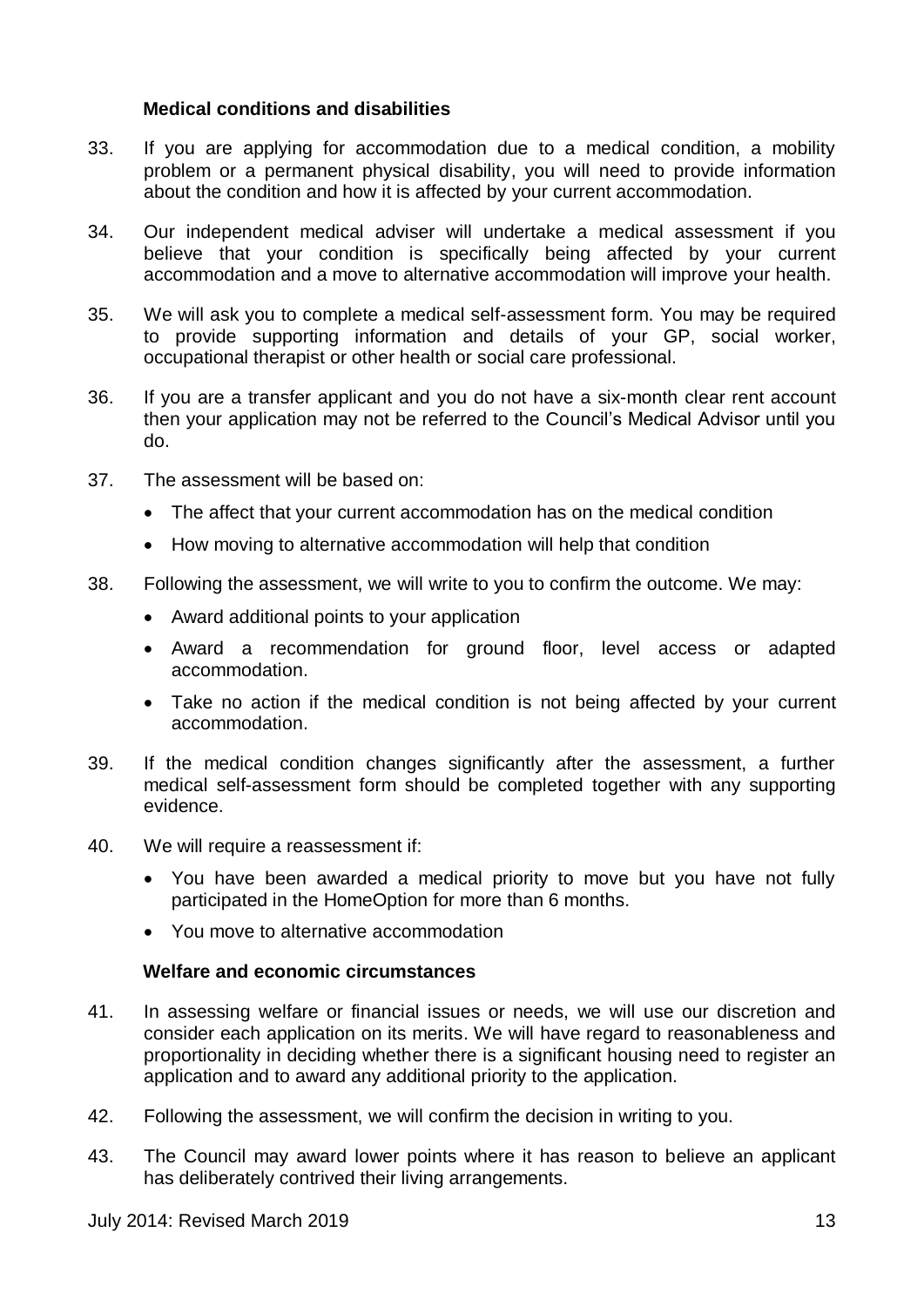### <span id="page-13-1"></span><span id="page-13-0"></span>**Operating the Housing Register**

#### **Applying for the housing register**

- 44. You must complete an application form for the Council's Housing Register. It can be accessed via the Council's website at www.brentwood.gov.uk.
- 45. If you need any advice on your eligibility to join the Register or you need assistance in completing the form, on-line advice is available or you may contact us on 01277 312500.
- 46. Information on the Allocation Scheme will be made available in alternative formats and languages on request.
- 47. We will register your application from the day we receive it, but we cannot award additional points until the appropriate proof has been received.
- 48. If you do not include all supporting documentation requested with your application, we will return any original documents to you, and your application will not be registered.
- 49. A home visit may be conducted at any time to verify information you have provided to us. If you are visited then you should co-operate with the Officer conducting the visit or this may result in a delay is assessing your application.
- <span id="page-13-2"></span>50. You will be notified within 28 working days of the outcome of your application, specifying your assessed bedroom need and housing need points.

#### **Criminal convictions**

- 51. Applicants will be required to complete the declaration on the application form setting out any criminal convictions, ASBOs or any other type of injunction that relate to the applicant or any person listed on the application. Failure to disclose such information or update the Council in relation to any new convictions may result in the application being cancelled.
- 52. The Council reserves the right to make any enquiries with any relevant law enforcement agency or any other agency as necessary to verify information stated on an application and to disclose any information in relation to the above to any relevant organisation as deemed appropriate.
- 53. The Council may conclude that applicants who hold a record as set out above may be deemed ineligible or be suspended from the register (having regard for the seriousness of the offences and their materiality to the possible conduct towards a tenancy granted) or the Council may choose to limit the areas or types of accommodation that an applicant may express an interest in.
- 54. The Council may also suspend an applicant from expressing an interest in accommodation via HomeOption. In these circumstances the Council may choose to make a direct offer of accommodation to an applicant where they would have sufficient points to do so and would otherwise be eligible for accommodation.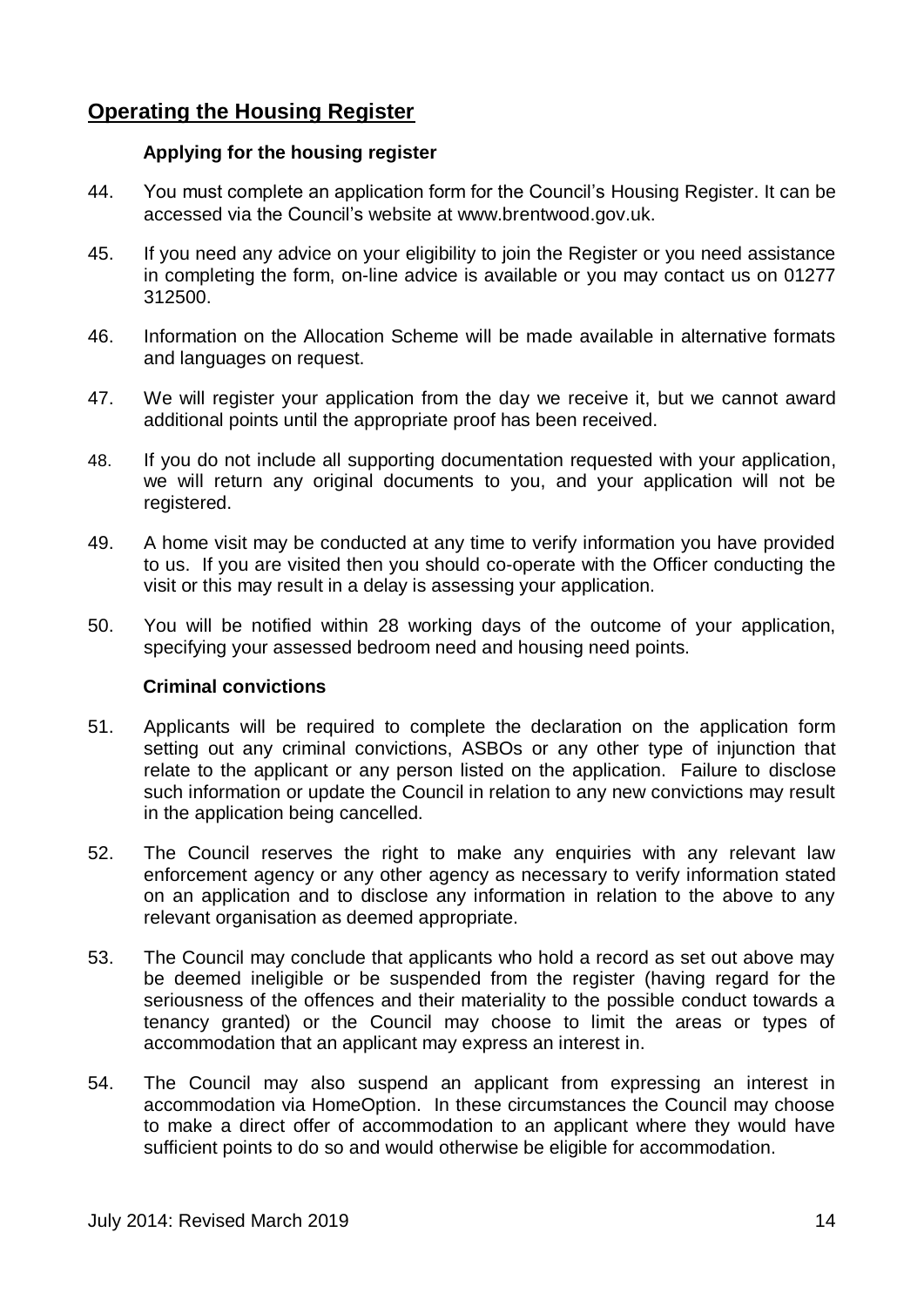<span id="page-14-0"></span>55. This clause is not intended to contravene the Rehabilitation of Offenders Act (1974). Spent convictions covered by this Act do not need to be disclosed.

#### **Deferred applications**

- 56. Your application may be registered and deferred. This means that you will not be able to make an expression of interest for any properties advertised.
- 57. Your application may be deferred for the following reasons:
	- To allow investigation should we be advised of a change in your circumstances, for example, change of address, or there is any change to your household.
	- To allow an investigation, where we believe that fraudulent or deliberately misleading information has been provided.
	- If you currently detained in a HM prison
	- If you are living in tied accommodation or serving in the HM Forces, your application will be deferred until you have received formal notification that you have to leave.
	- If you live in a supported housing scheme your application will be deferred until notification is received that you are nominated for move-on accommodation.
	- If you are an accepted Homeless Household who has been referred to a Parent and Child Project, Brentwood Foyer or other supported housing scheme, your application will be deferred until notification is received that you are nominated for move-on accommodation.
	- If you have been assisted into private rented accommodation via the Council's rent deposit scheme, your application will be deferred for the assured duration of the tenancy.
	- Where you or any adult listed on your application have rent arrears or any other debts owed to the Council.

#### **Change of circumstances**

- <span id="page-14-1"></span>58. You must notify the Housing Needs Team immediately of any change in your housing circumstances, including your address and changes in household size as it may affect the assessment of your application and may result in the withdrawal of any offer of accommodation. You will need to complete an online 'Change of Circumstance' form which is available online at [www.brentwood.gov.uk.](http://www.brentwood.gov.uk/)
- 59. Changes of address are not automatically passed to the Housing Options Team by other Council departments.
- <span id="page-14-2"></span>60. If you do not notify us about a change of circumstances, particularly a change of address, your application may be cancelled.

#### **Annual registration review**

61. Every year, you are required to renew your application. We will send you a renewal reminder, which should be completed online at www.brentwood.gov.uk. You will also need to return required documentation as outlined online.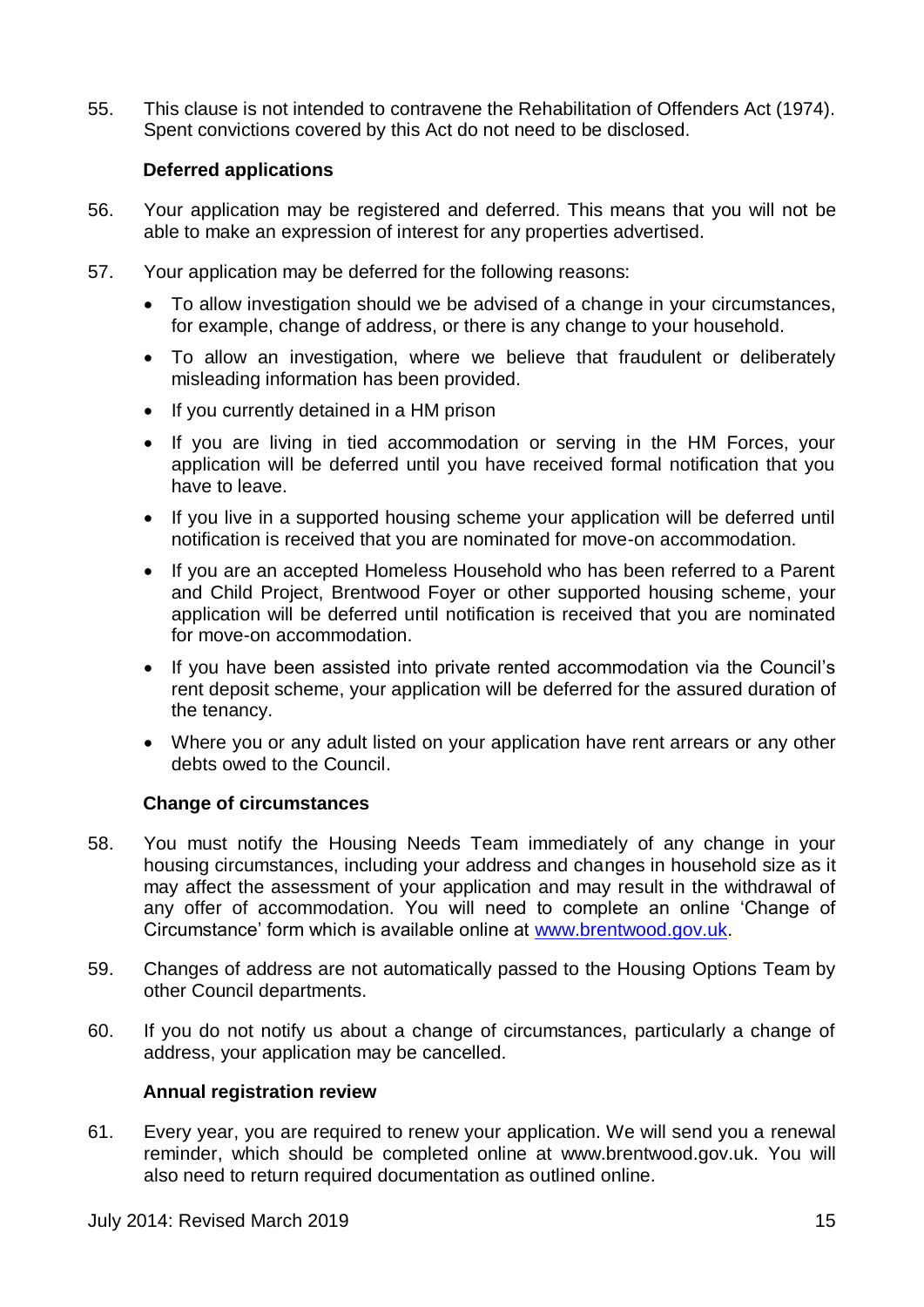- 62. Your application will be re-assessed under the current Allocation Policy according to your current circumstances. This may result in either a reduction or increase in your points. If you are no longer eligible to remain on the Register and are removed from the Register you will be advised of this in writing.
- 63. If you do not complete the form within 28 days then you will be sent one further reminder. If you fail to re-register your application will be removed without further notice.

#### **Cancelled applications**

- <span id="page-15-0"></span>64. Your application will be cancelled if:
	- You request it
	- You become ineligible for housing
	- You do not return a review application
	- Where you move home and do not provide a contact address
	- When you have been housed
	- If you are a tenant and you have completed a mutual exchange
	- If you have provided fraudulent or misleading information
- 65. When your application is cancelled, we will write to you to notify you.
- 66. If you have been highlighted as a vulnerable applicant, we will contact you or your representative to check your circumstances before cancelling your application.
- 67. If your application has been cancelled you have the right to request a review of that decision (see Paragraph 126)
- 68. If you wish to re-apply to the housing register at a later date your new effective date (see paragraph 45) will be the date you re-apply.

#### <span id="page-15-1"></span>**Confidentiality and access to information**

- 69. A housing application is confidential between you and the Council. We will not discuss your application with any third party, including family members, advisors or advocates unless you have given us written consent to do so. The only exceptions to this are:
	- Where we are required by law to make such disclosures or in accordance with an information sharing protocol (e.g. to the Police in connection with the prevention and detection of crime)
	- As part of the processes to verify data supplied by you
	- Where you have particular support needs without which you would not be able to maintain a tenancy.
	- To the landlord of housing to which you are nominated
- 70. You have the right to request from us any information which will help you to understand: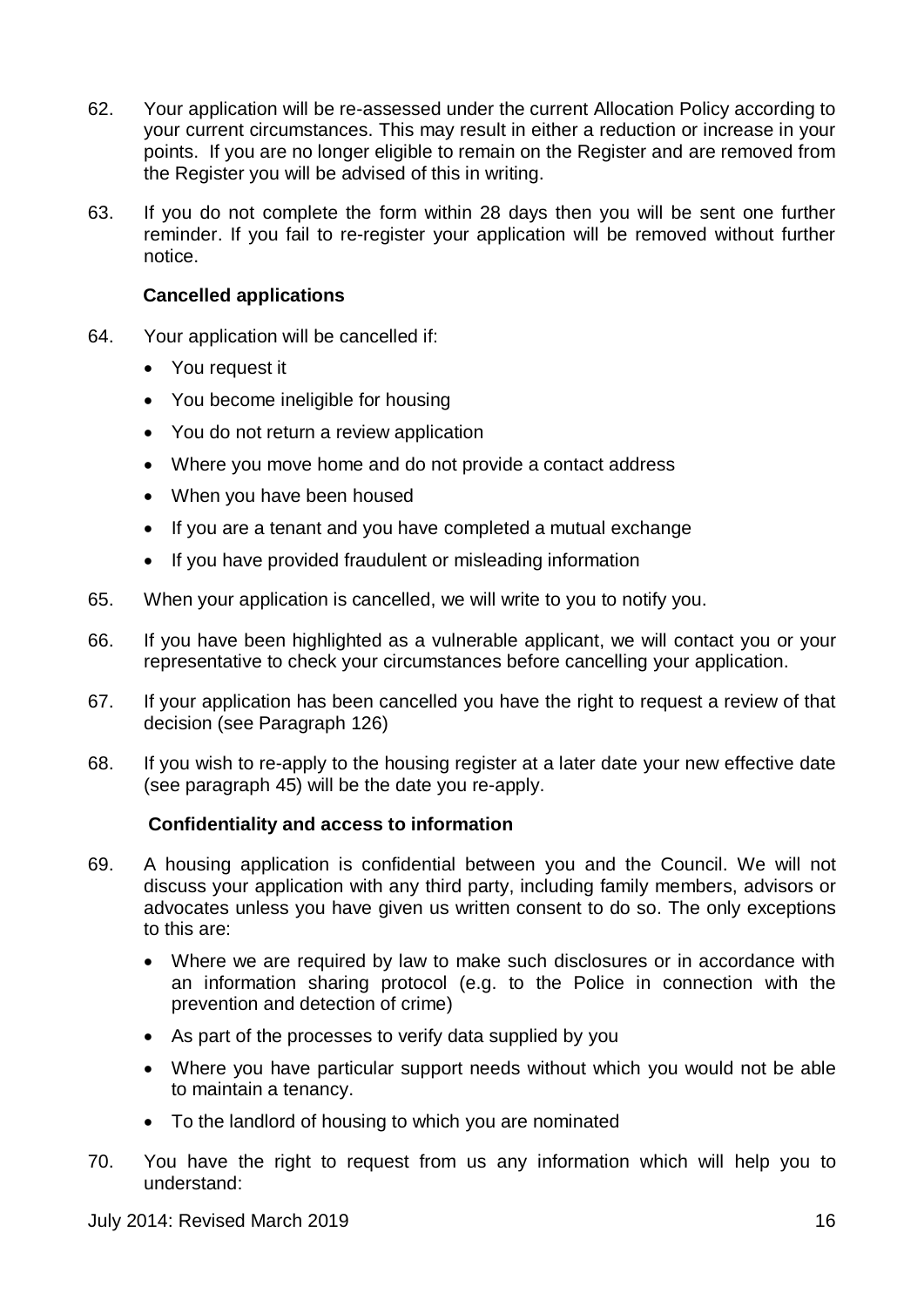- How your application has been assessed under this Policy, including in particular whether you are likely to be regarded as a member of a group of people who are to be given reasonable preference.
- Whether accommodation appropriate for your needs is likely to be offered to you
- 71. Housing applicants have the right to request from the Council any information regarding the facts of their case which is likely to be, or has been taken into account in considering whether to allocate accommodation to them. Requests for access to information held must be made in writing to the Head of Housing.
- 72. We advertise homes available on HomeOption, our choice-based lettings system
- 73. Properties will be advertised on a fortnightly basis by the following means:
	- Website Applicants will be able to view all properties via www.homeoption.org. and express interest for properties of their choice.
	- Town Hall Personal computers are available in the Town Hall for applicants to view and express interest in properties.
	- Property listings Are available on request from the Town Hall or local libraries.
- 74. The advertising cycle carries a strict deadline; if expressions of interest are made after closure of the cycle then they will not be considered.
- 75. Applicants are able to make three expressions of interest per cycle in the following ways;
	- Internet via [www.homeoption.org](http://www.homeoption.org/)
	- Automated telephone system
	- Text Message
- 76. In some cases, vulnerable applicants will be contacted directly by Housing Needs staff to provide assistance, and staff will make expressions of interest on their behalf.
- 77. Adverts will provide as much information as possible about the property (where known) and who is eligible to express an interest.
- 78. Applicants may express interest for homes according to their following bedroom need.

| <b>Bedroom entitlement</b>                        |                                                                                    |  |
|---------------------------------------------------|------------------------------------------------------------------------------------|--|
| <b>Homeseekers</b>                                | <b>Transfers</b>                                                                   |  |
| One bedroom need                                  | One bedroom need                                                                   |  |
| Couple or single person                           | Couple or single person                                                            |  |
| Couple or single person & pregnant                | Couple or single person & pregnant                                                 |  |
| Two bedroom need                                  | Two bedroom need                                                                   |  |
| Couple or single person with 1 dependant<br>child | Couple or single person with one child<br>Couple or single person with one child & |  |
| Couple or single person with 1 dependant          | pregnant                                                                           |  |
| child & pregnant                                  | Couple or single person with 2                                                     |  |
| Couple or single person with 2 dependant          | dependant children both under 10 (same                                             |  |
|                                                   |                                                                                    |  |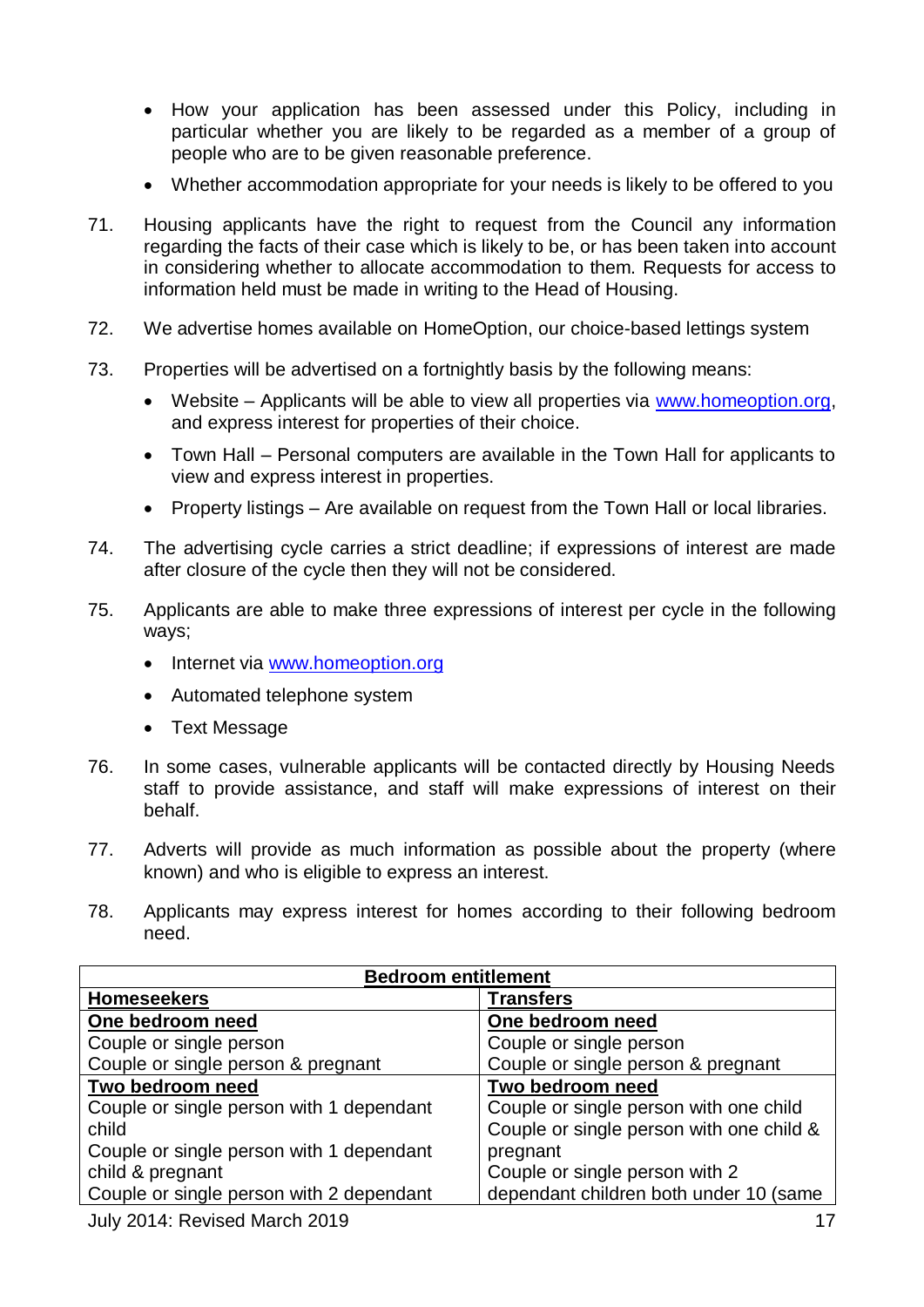| <b>Bedroom entitlement</b>                    |                                         |  |
|-----------------------------------------------|-----------------------------------------|--|
| <b>Homeseekers</b>                            | <b>Transfers</b>                        |  |
| children (same sex)                           | sex)                                    |  |
| Couple or single person with 2 dependant      |                                         |  |
| children both under 10 (different sex)        |                                         |  |
|                                               |                                         |  |
| <b>Three Bedroom need</b>                     | <b>Three bedroom need</b>               |  |
| Couple or single person with 2 dependent      | Couple or single person with 2          |  |
| children and one aged over 10 (different sex) | dependant children one aged over 10     |  |
| Couple or single person with 3 or more        | (same sex)                              |  |
| dependent children (any sex)                  | Couple or single person with 2          |  |
|                                               | dependant children (any sex)            |  |
|                                               | Couple or single person with 2          |  |
|                                               | dependant children (any sex) &          |  |
|                                               | pregnancy                               |  |
|                                               | Couple or single person with 3 children |  |
|                                               | (any sex)                               |  |
|                                               | Couple or single person with 3 children |  |
|                                               | (any sex) & pregnancy                   |  |
| <b>Four Bedroom need</b>                      | Four bedroom need                       |  |
| Not applicable unless family would be         | Couple or single person with 4 or more  |  |
| statutorily overcrowded in a three bedroom    | children (any sex)                      |  |
| property                                      | Couple or single person with 4 or more  |  |
|                                               | children (any sex) & pregnancy          |  |

- 79. An applicant may choose if they wish to express an interest on a property which is one bedroom short of their assessed need. However, RSL partners will reserve the right to refuse a nomination if they consider this will result in overcrowding. If this property is refused it will not be considered as a reasonable offer (paragraph 124 refers).
- 80. Dependent children are defined as those for whom the applicant would normally receive Child Benefit, and who are living with the applicant as their main home
- 81. Other persons are regarded as adult members of the household
- 82. The term dependent child includes children who are adopted or otherwise defined in legislation but does not include children who do not live permanently in the applicant's home or who have their main home elsewhere (e.g. access arrangements).
- <span id="page-17-0"></span>83. From the Transfer Register, most applicants can express expression on any type of property, which are advertised.

#### **Bungalows**

<span id="page-17-1"></span>84. Priority will be given to those on the transfer register when allocating a property of this type unless where specified, further preference for this type of accommodation may also be given to any applicant with a need to move to ground floor accommodation on medical, mobility or disability grounds.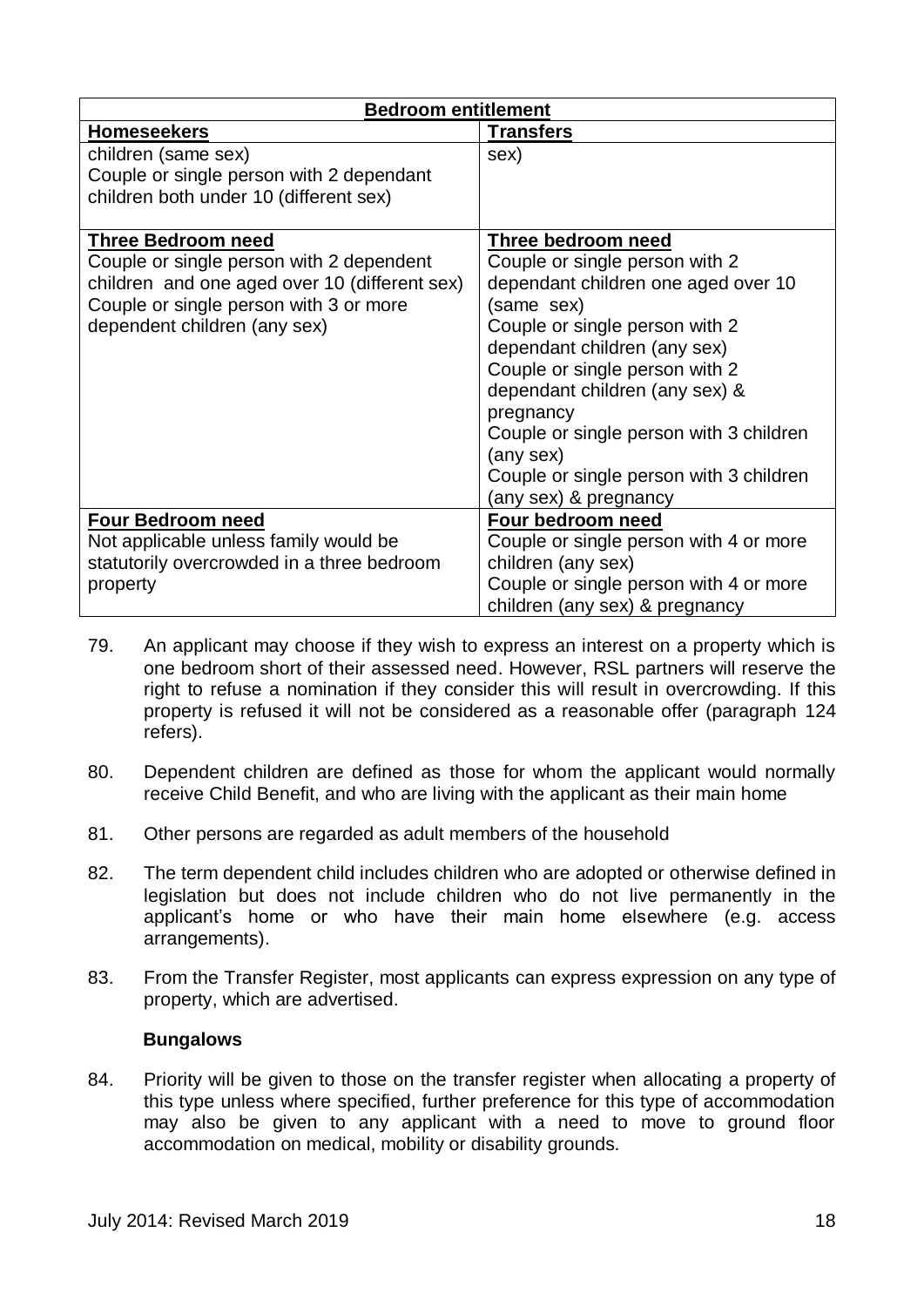#### **Sheltered bungalows**

85. Priority will be given to those on the transfer register when allocating a property of this type. No additional preference will be given to applicants who require ground floor accommodation.

#### **Ground Floor Properties**

<span id="page-18-0"></span>86. Applicants on both the Housing Register and the Transfer Register will be able to make expressions of interest for ground floor flats with a self-contained garden. However, preference for this type of accommodation may be given to transfer applicants with a specific need to move to ground floor accommodation on medical, mobility or disability grounds.

#### **Four-bedroom properties**

- <span id="page-18-1"></span>87. There are very few four-bedroom properties and it is likely to be necessary for you to consider expressing an interest for a larger type of three- bedroom property.
- 88. Only Transfer Applicants may express an interest in houses. Homeseekers may only express an interest in flats or maisonettes due to the relatively small number of houses or bungalows within the Borough, and the high demand for transfers to houses or bungalows from existing tenants of the Council or Council Nominated Tenants of Registered Landlords who may have been waiting a considerable number of years.
- 89. Exceptions:
	- Homeseekers who are over 65 years (55 years for some housing association Sheltered properties) may also express interest in Sheltered Accommodation. However, this is subject to assessment that they do have support needs that can only be met by sheltered accommodation.
	- Homeseekers who are over 65 years (55 for some housing association Sheltered properties) may express interest in sheltered bungalows; however, priority will be given to transfer applicants.
	- Homeseekers that have a medical need for a particular type of property that is suitable for adaptation or who have been assessed by the Council's Independent Medical Advisor as requiring solely ground floor accommodation will be able to express interest in non-sheltered bungalows. However, priority will be given to transfer applicants.
- 90. A Home seeker may choose if they wish to express an interest on a property which is one bedroom short of their assessed need; however, RSL partners will reserve the right to refuse a nomination if they consider this will result in overcrowding.
- 91. The point's scheme determines the offer after the expression of interest cycle closes. However, there is an exception where a property is advertised giving priority to those with a medical need for a particular type of property, i.e. ground floor or specifically adapted for those with mobility/disability needs.
- 92. Joint Introductory tenancies will only be offered to: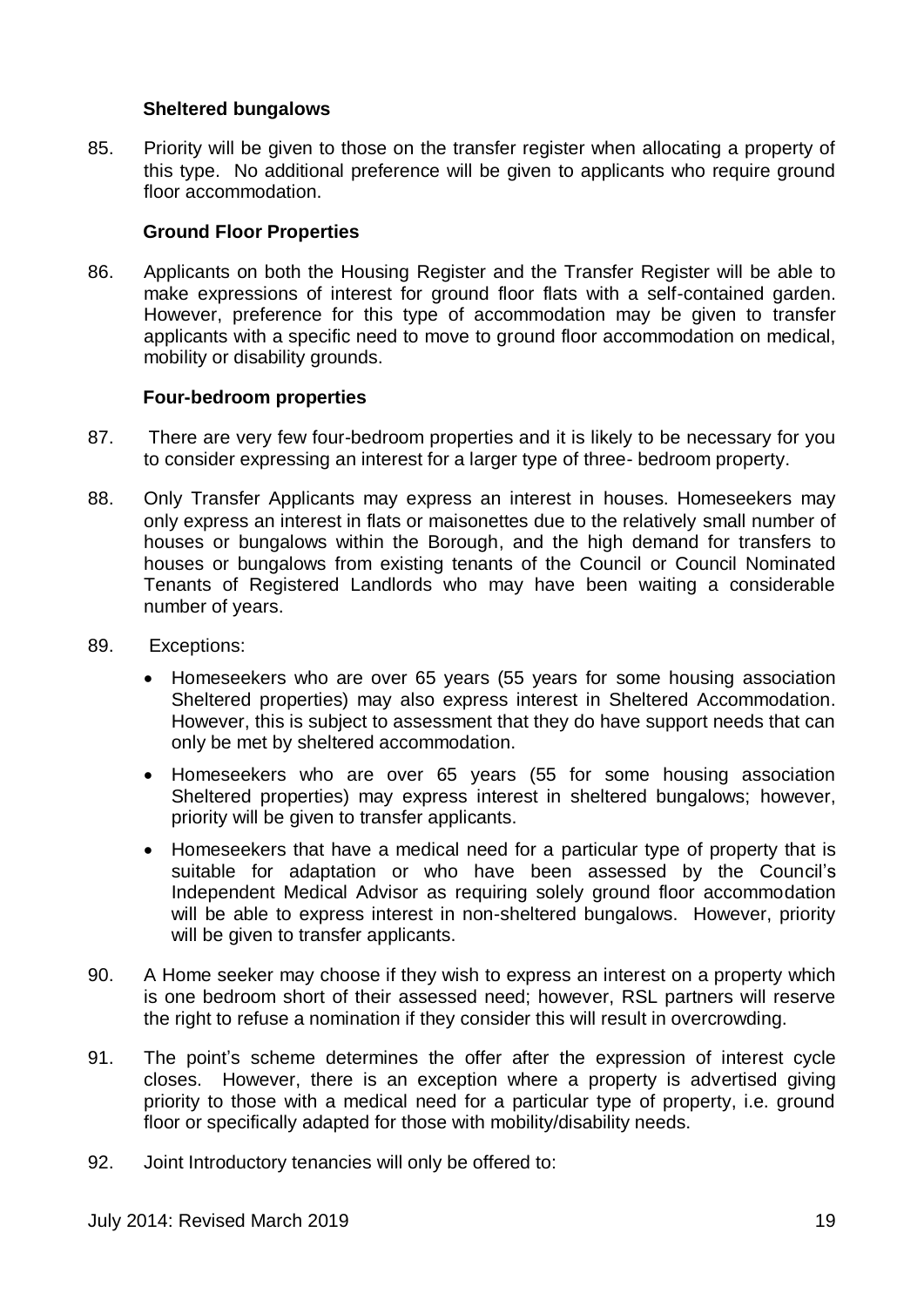- Married couples or civil partners provided that both are named on the application form
- Unmarried couples, or those living as civil partners who can demonstrate a relationship similar to marriage or a civil partnership, providing that both request it and both partners are registered on the application form
- 93. Re-housing of dangerous offenders will be carried out in full consultation with other relevant agencies to minimise the risk to the public and to influence successful longterm resettlement of the offender, thereby also minimising the risk of re-offending.

#### **Transfer applicants**

- <span id="page-19-0"></span>94. If you are a tenant of Brentwood Borough Council any offer of accommodation will be subject to your property having passed a 'home inspection' to ensure that the property can be immediately re-let without remedial works or decorations being done. If it is considered that you have caused any damage or re-decoration is required after the inspection and you have moved out, the cost of the works will be recharged to you. Any future transfer will be subject to you clearing any debt owed to the Council.
- 95. If you are a tenant of Brentwood Borough Council or RSL you will not normally be made an offer until the rent account for your current home has been clear for six months immediately prior to an offer being made. Any other debt owed to the Council or other RSL/Social Landlord, including but not limited to, sundry debtor account or court costs account relating to the tenancy of your home or garage must also be clear.
- 96. If you are a tenant of Brentwood Borough Council and you have rent arrears or any other debt owed to the Council but you wish to downsize to smaller accommodation, thereby freeing up larger size family accommodation then the under-occupation allowance will be paid less any outstanding debts owed.

#### **Sheltered housing**

- <span id="page-19-1"></span>97. Sheltered Housing Schemes are independent living. Homes are connected to an alarm system, which is responded to by the Scheme Manager or the main control centre.
- 98. Usually only applicants over 65 years of age are able to make an expression of interest for Sheltered Housing. However, there may be certain circumstances where younger applicants with support needs can be considered for sheltered housing. There are some housing association schemes that accept applicants over the age of 55. When the properties are advertised the age criteria will be clearly identified.
- 99. The Council's Sheltered Accommodation falls into broad types:
	- Properties within a sheltered housing flat block ('in house' schemes). Most in house schemes offer the added reassurance of a Scheme Manager living within the building, and a range of supportive communal facilities and additional security. This type is more suited to those with higher support needs.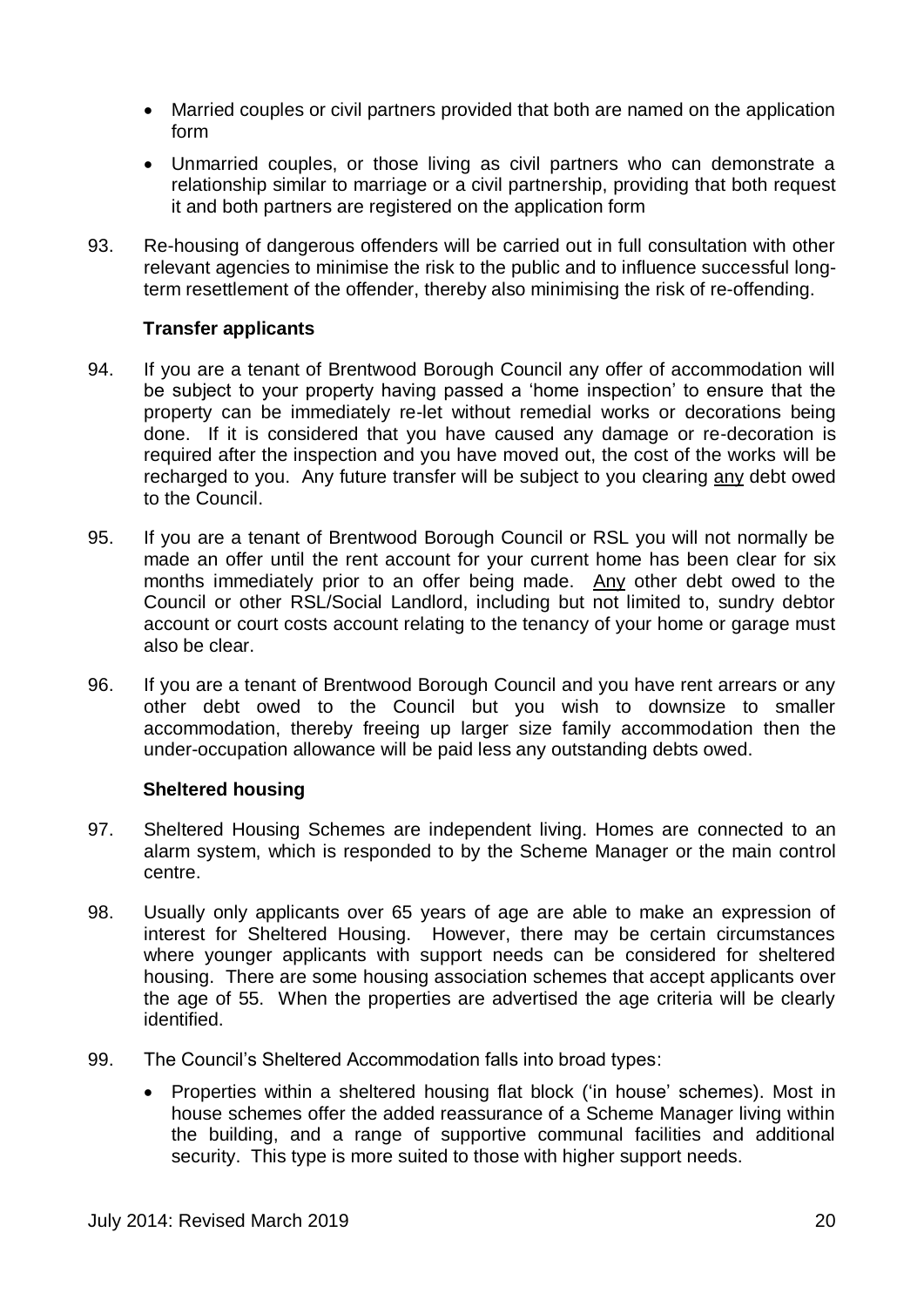- Properties separate from the in-house scheme, but grouped in small clusters ("satellite" schemes). These homes are still linked to the alarm system. There are no or very limited communal facilities.
- 100. If we think you may be suitable for sheltered housing, we will visit you and carry out an assessment to see what would suit your needs best. If you live outside the Borough, we will visit you at your relative's address or asked to attend one of the sheltered schemes. If you have a partner who is under 60 years of age, your application will be assessed to see if you are both suitable for a sheltered scheme.
- 101. Once the assessment has been completed you will be advised in writing which type of accommodation you will be able to make an expression of interest for under Choice Based Lettings. If we do not think sheltered housing will meet your needs, we will suggest alternative housing options.
- 102. For In-House and Satellite Schemes, you must normally be 65 years or over with the exception of some RSL Sheltered Schemes. Following receipt of an application you will be required to have a sheltered housing assessment to determine your suitability for Sheltered Housing.

#### **Extra care accommodation**

- <span id="page-20-0"></span>103. Some schemes offer even more on-site support, such as 24-hour on-site carer support. If you require extra care accommodation, your application will be considered by a multi-agency panel to assess your eligibility. This will also include an assessment of your needs by Social Care.
- <span id="page-20-1"></span>104. Vacancies in extra care schemes will be allocated to suitable applicants outside of HomeOption.

#### **Adapted properties**

- 105. Properties particularly designed for or accessible to people with disabilities will be clearly marked on HomeOption. If your housing needs are of sufficient priority and you have an identified requirement that has been assessed by the Council's Medical Advisor you will be given priority when expressing an interest for these properties.
- 106. Where more than one such expression of interest is received for a particular adapted property, the normal points and medical assessment criteria will be used to decide who will receive the offer.
- <span id="page-20-2"></span>107. All applicants who need a home suitable for wheelchair users will need to provide a report from an Occupational Therapist before an offer can be considered.

#### **Viewing and offers**

108. After the close of the advertising cycle, a shortlist of eligible applicants will be compiled. The shortlist will identify the order of applicants with the highest priority in regard to their points. In the event that two or more applicants have the same priority points then preference will be given to the applicant that has been on the register longest.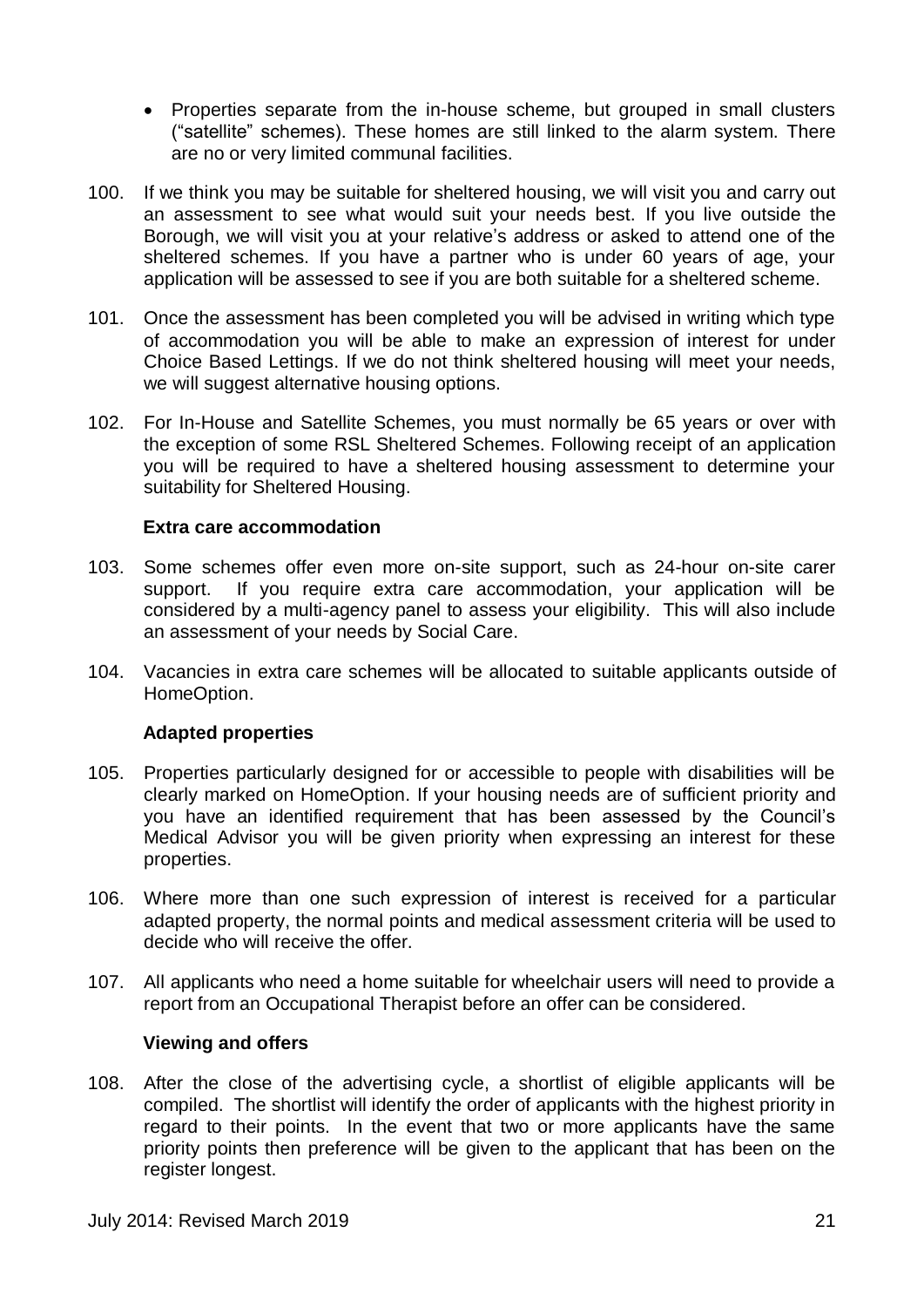- 109. The successful applicant will be invited to view the property. In some cases, properties are advertised in advance to them being 'ready to let', so applicants may not be able to view the property immediately. In this instance, an applicant will not be able express interest in any other properties whilst they are still 'under offer'.
- 110. When you express an interest, you must ensure that if you are successful you can view the property as soon as possible when we contact you. If we cannot contact you, or you cannot view, then we may have to bypass you for that offer.
- 111. In exceptional circumstances, we may decide not to offer a property to an applicant who would otherwise be successful if it is considered by doing so could put any person at risk of harm.
- 112. We may withdraw an offer of accommodation if:
	- There has been a change in your circumstances
	- You are assessed as not eligible for the property
	- An error has been made in the advertising criteria
- 113. Joint tenancies will normally be offered to couples where marriage, civil partnership or a committed partnership is shown. A committed partnership will be shown by a long-term commitment to the home, for at least twelve months. The Council will need to be assured of the likely continuance of a partnership, and that there will be no adverse legal implications from a joint tenancy for good use of the housing stock and the ability to provide housing need.
- 114. We must not grant a joint tenancy to two people if any one of them is a person from abroad who is ineligible. While ineligible family members must not be granted a tenancy, they may be taken into account in determining the size of accommodation which is to be allocated.

#### **Exceptional circumsta**n**ces**

- <span id="page-21-0"></span>115. In exceptional cases there may be a need for urgently allocating a property to someone who is not able to deal with the usual requirements of Choice Based Lettings. In such circumstances the applicant will be matched to a property outside the normal expressions of interest process.
- 116. This applies to but is not limited to:
	- Severe Harassment / intimidation requiring urgent re-housing, strongly supported on Police advice (management moves)
	- National Witness, mobility/multi-agency protection panel cases
	- If you have to move out of your council property to allow major repairs to be completed. (You will then return to your original home upon the completion of repairs)
	- Properties allocated as a service tenancy (e.g. accommodation provided to staff resident in sheltered housing schemes)
	- Properties allocated as temporary accommodation on a non-secure tenancy basis (e.g. accommodation provided to homeless households)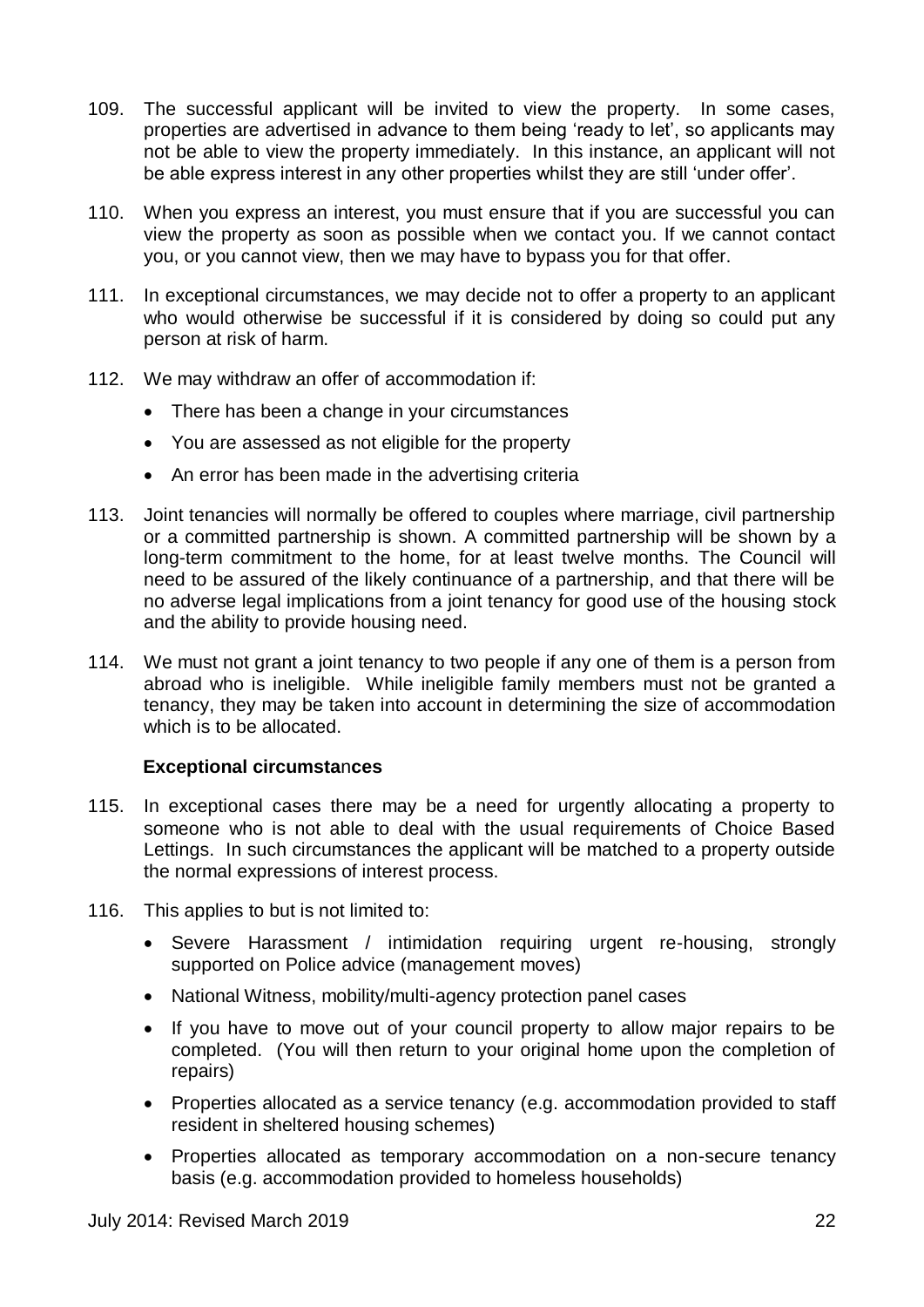- Properties leased to other agencies or organisations for specific housing or tenant purposes
- Decants for tenants whose homes are to be demolished, re-developed or undergo major refurbishment and a move will be a permanent one.
- Emergency Re-Housing, as a consequence of fire or flood
- Persons requiring a specially adapted property
- Hard to Let properties
- 117. Other circumstances that may fall outside of the Allocations policy are:
	- Assignments of tenancies by mutual exchanges
	- Tenants transferring from Introductory to secure tenancies in the same property
	- Assignment of tenancy by succession
	- Where court orders are made under one of following; Matrimonial Causes Act 1973, Matrimonial and Family Proceedings Act 1984 or Children Act 1989
- 118. The Council may discharge any homeless duty owed to an applicant into private rented accommodation. Due to the limited supply of affordable private rented sector accommodation available in the Borough this may include properties adjacent to the Borough. When considering this option, the following will be taken into account:
	- Schooling requirements
	- Employment within the Borough
	- Impact on financial circumstances of an applicant
	- Medical or health circumstances of an applicant
	- Support requirements

#### **Bypassing of Offers**

119. Any bid placed for a property on the Choice-Based Letting ('CBL') Home Option system will be 'bypassed' unless the requirements of *Annex A 'Allocations: Bypassing'* are met. 'Bypassing' means that the applicant will not be eligible for the allocation of a social housing property for which a bid has been placed.

#### **Time limited categories for expressing an interest**

- <span id="page-22-0"></span>120. Accepted homeless applicants (for whom the Council has accepted a duty to provide permanent accommodation) have a time limit of one month for expressing an interest and are restricted to one reasonable offer of accommodation, should an expression of interest be successful.
- 121. In addition, this also applies to those not owed a Statutory Homeless Duty but have been awarded additional points for:
	- Supported Housing Applicants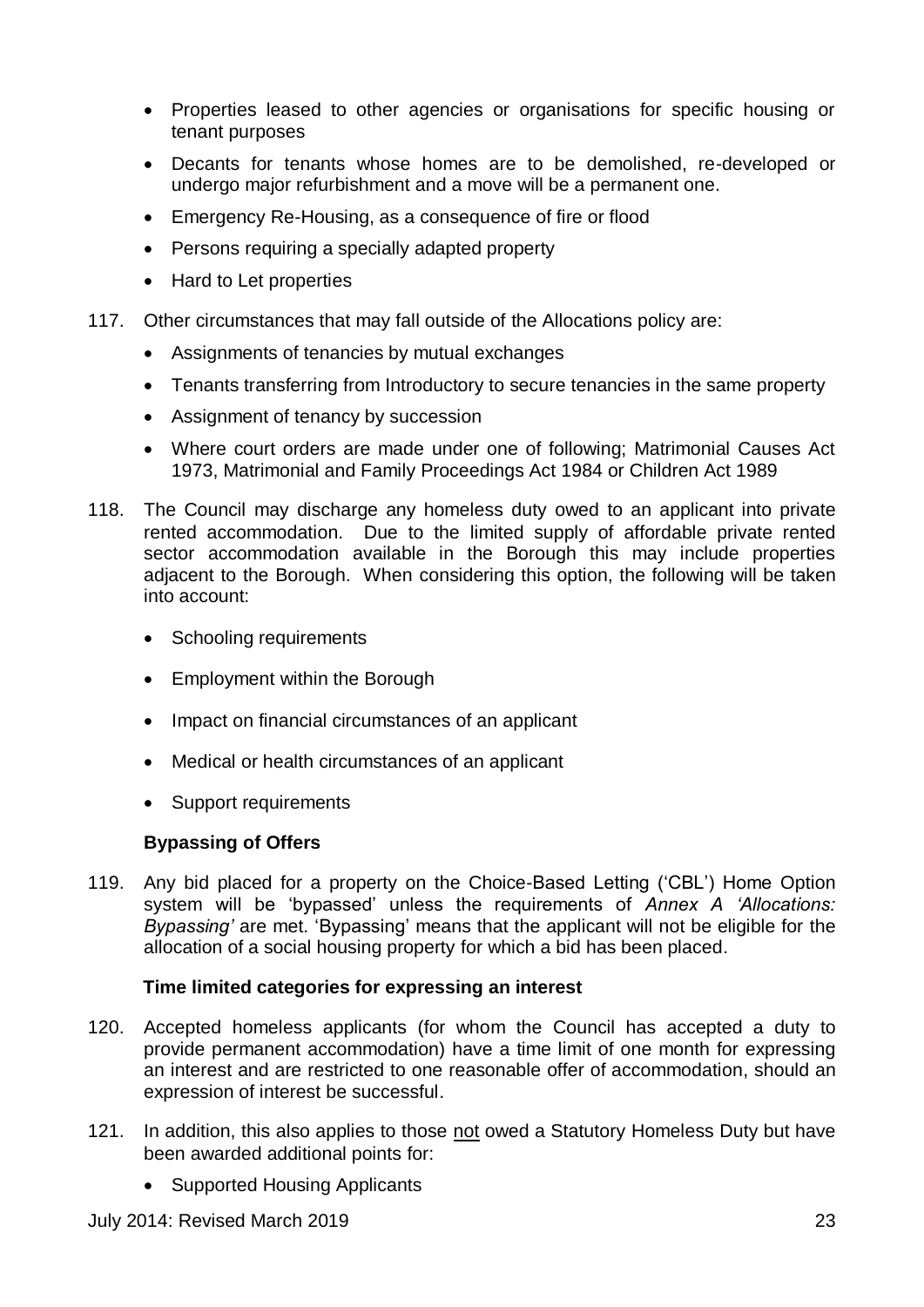- Priority Homeless Level 2 points
- The Foyer
- Parent and Child project
- 122. The Council will consider the following factors if an applicant has not made an expression of interest within two months:
	- If there have been any properties advertised that would meet the applicants assessed bedroom need
	- If the applicant has a need for a specific type of property that has not been available in the time period and no other property type would resolve their housing need, for example they have a disability and / or need a ground floor property.
	- If they have received appropriate support in HomeOption.
- 123. Having considered the above factors, the Council may consider:
	- To express an interest on your behalf Housing Needs Staff will advise you in writing if this is going to happen. If any subsequent expression of interest is successful this will become your one offer of accommodation.
	- Agree to a time-limited extension

#### **Refusal of offers**

- <span id="page-23-0"></span>124. If any applicant with time limited points refuses or does not reply to one reasonable offer of accommodation, the following will apply:
	- Accepted homeless applicants: The duty to house you under the Housing Act will end, and your application will be deferred pending re-assessment.
	- Applicants in supported housing schemes: your Supported Housing Scheme points will be removed and your application will be deferred pending reassessment.
	- Applicants in Parent & Child Projects / The Foyer: Your 'Move On' points will be removed and your application will be deferred pending re-assessment.
	- Applicants awarded Homeless Level 2 points: Your points will be removed and your application will be deferred pending re-assessment.
- 125. Where any other applicant refuses two reasonable offers of accommodation within 12 months then their application will be deferred for twelve months.
- 126. Where an applicant refuses an offer, it will be considered as a refusal unless one of the following circumstances applies.
	- The size of the property is not suitable in accordance to Policy
	- The Applicant has significant medical needs that render the property unsuitable, which is supported by the Council's Medical Advisor.
	- The offer is in an area whereby the applicant may be at significant risk of harm and there is supporting Police evidence.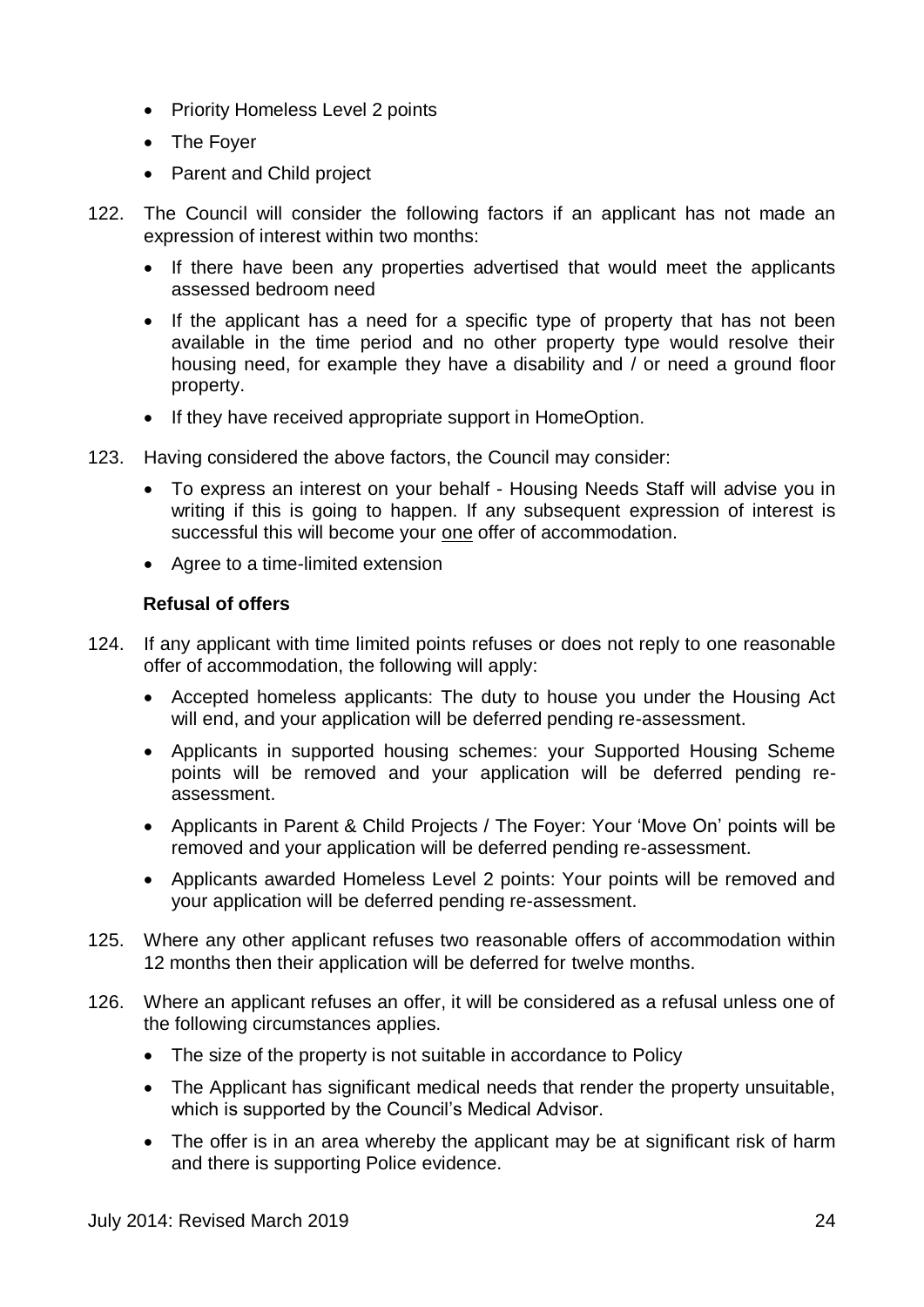- The property is in a location which will prevent reasonable access to family support or specialist medical or health facility where a member of the household has a severe long-term limiting illness or permanent or substantial disability where their quality of life or health would be severely affected.
- The property is in a location which will deny reasonable access to a specialist education establishment for a member of the household who has particular special educational needs which would result in severe deterioration in that person's wellbeing.
- The acceptance of a property may cause proven financial hardship
- 127. In exceptional circumstances the Head of Housing may exercise discretion to make a further offer of accommodation.

#### <span id="page-24-0"></span>**Your right to review our decisions**

- 128. You will be given a written decision on your application to join either the Housing Register or Transfer Register. If you are not accepted onto either Register because it is deemed you fall into an ineligible category, you will be advised in writing for the grounds for refusal and you have a right to request a review of that decision.
- 129. You have the right to be notified in writing of any decision not to give you preference under the allocations scheme because of unacceptable behaviour serious enough to make you unsuitable to be a tenant. On request, you are entitled to be informed of any decision, about the facts taken into account in considering whether to award reasonable preference. You have a right to request a review of that decision. You will be informed of the outcome of the review and the grounds for it.
- 130. You also have the right, on request, for information from the Council about any decisions on the facts of your case that are likely to be or have been taken into account in considering whether to make you an allocation. You have a right to request a review of that decision. You will be informed of the outcome of the review and the grounds for it.
- 131. Any appeal must be made in writing to the Head of Housing within 21 days of the decision. If an applicant is unable to appeal in writing an appeal interview must be arranged. The applicant may enlist the support of an advocate or advice agency to assist with a review. The Council will reply to the appeal in writing, giving reasons for changing or upholding the original decision within 56 days.
- 132. If you are not satisfied with the response received regarding any decision or review request, then you can make a complaint to the 'Council's Complaint's Co-ordinator who will conduct an independent review of your case. If you are still not satisfied with the response after the Council has fully investigated your complaint then you can request the matter is referred to the Local Government Ombudsman.

#### <span id="page-24-1"></span>**Fraud**

- 133. It is an offence under Section 171 Housing Act 1996 if, in seeking assistance with housing from the Council, you:
	- Knowingly or recklessly give false information to the Council or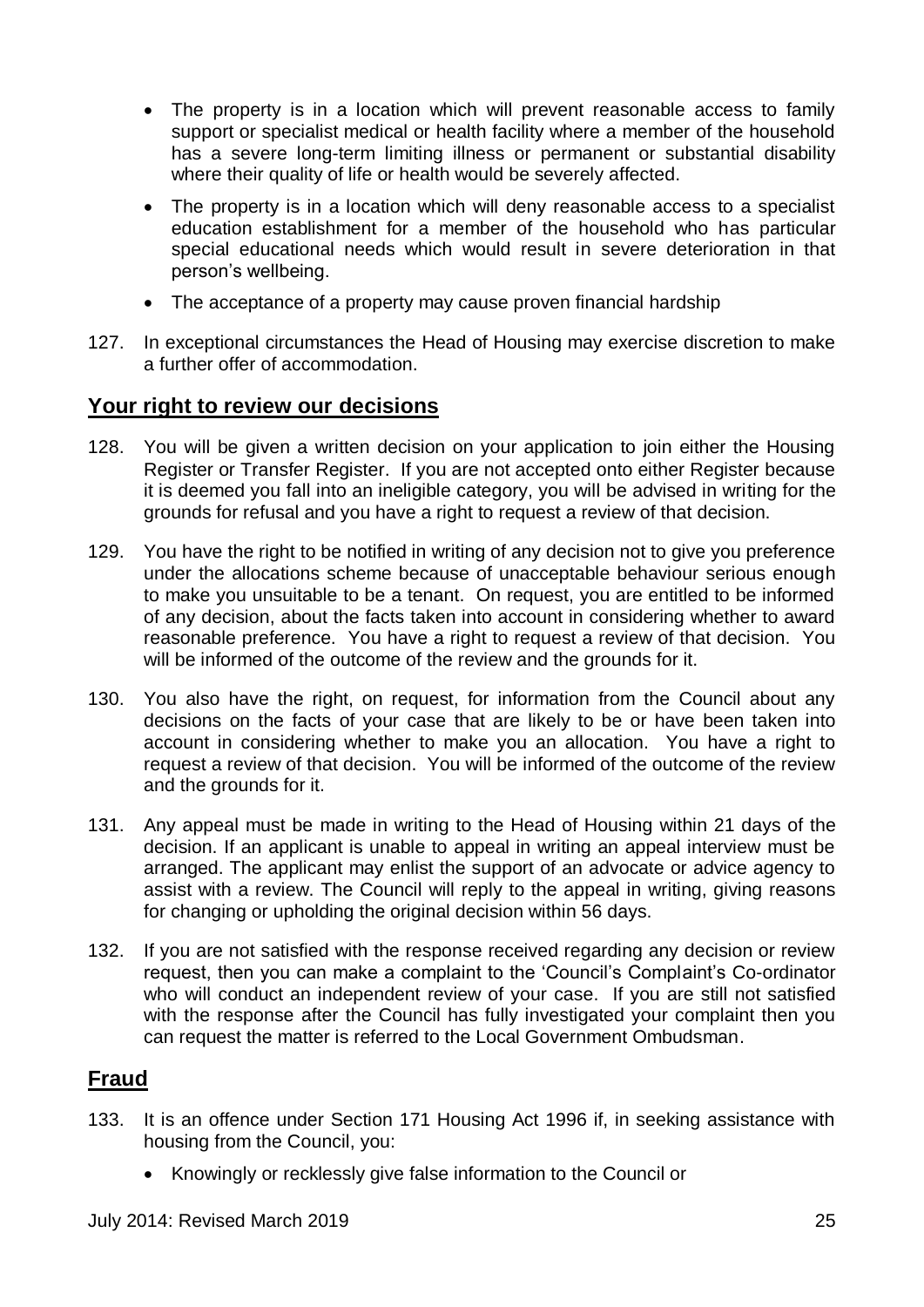- Knowingly withhold information, which the Council reasonably requires you to give in connection with your housing application.
- 134. If you are found guilty of such an offence, you could be liable to a fine, currently a maximum of £5,000 and could also result in:
	- Criminal prosecution or caution;
	- Cancelling of the housing register application. You would not be allowed to reapply within 12 months.
	- Possession proceedings for any tenancy you have obtained as a result of giving or withholding false information or withholding information.

#### <span id="page-25-0"></span>**Housing advice service**

- 135. The Housing Options team provides free, expert housing advice to any individual eligible for housing assistance as per the Housing Act 1996. This is available whether you own your home/are a leaseholder, privately rent, rent from the Council (or a Housing Association) are looking for somewhere to live - or are homeless now. We'll help you explore your choices in a clear way. You will need to complete a separate 'Housing Advice Request' form available online at [www.brentwood.gov.uk.](http://www.brentwood.gov.uk/)
- 136. We aim to prevent homelessness, to raise awareness of housing rights and responsibilities and to improve the quality of all types of housing in the community.
- 137. Whatever the circumstance, we will treat everyone with sensitivity and respect.
- 138. We'll help you explore your choices in a clear way. Sometimes a longer, private interview is best and we'll suggest a further appointment. With your permission, we might talk to your landlord, mortgage lender or family. We'll tell you about other helpful organisations and how to contact them.
- 139. It will help us to advise you quickly if you bring along as much evidence as possible - for example a tenancy agreement, letter from your landlord or mortgage lender and so on.
- 140. Proof of your income is useful too. Where you have an entitlement to any benefit, we'll make sure you are receiving as much as possible.
- 141. If you're a landlord, please bring in as much background information as you can.
- 142. If you've come from another country, please bring your passport or letter from the Home Office or any other information about living/working here in the U.K.

#### <span id="page-25-1"></span>**Other affordable housing solutions**

- 143. The Council has nomination rights to other "Intermediate Housing Options" which may provide applicants with alternative housing opportunities and may include, but is not limited to:
	- Government Home Buy Scheme
	- Low Cost Home Ownership (part rent, part buy)
	- Rent to Buy products

July 2014: Revised March 2019 26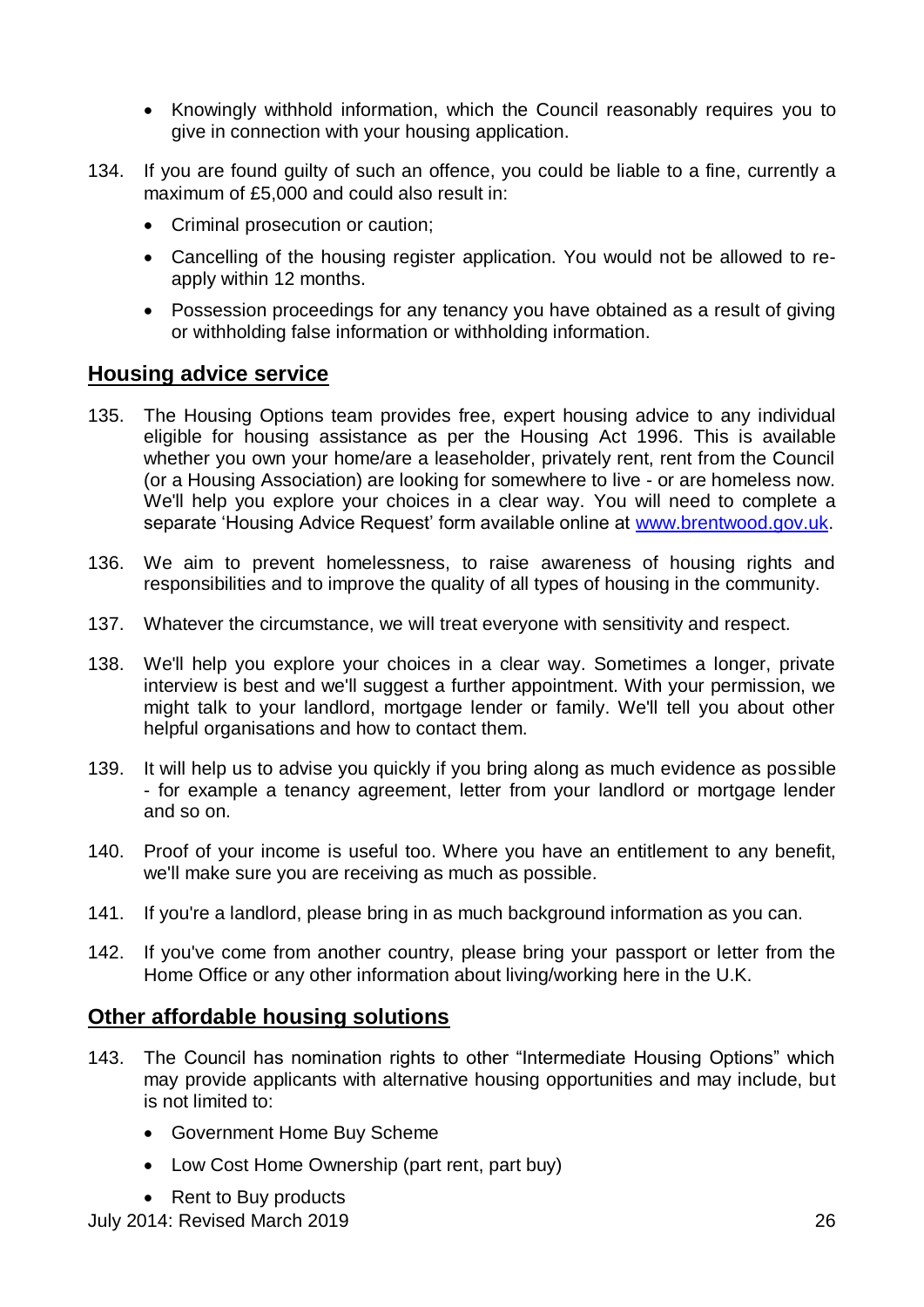- Intermediate rented accommodation.
- 144. To apply for the Intermediate Housing Options in Brentwood to which the Council has nomination applicants must:
	- Be eligible to register on the Council's Housing Register for details of people who are not eligible to join the Housing Register);
	- Have sufficient income and/or borrowing capacity. The Council will review the cost of the mortgage, rent and service charges and assess ability to sustain these costs based on not more than 30% of a household's gross income being spent on monthly housing costs.
- 145. Where more than one applicant has registered an interest in purchasing a home the Council will give priority in the following order:
	- Transfer list applicants
	- Applicants with the greatest housing need
	- Applicants who have a bedroom requirement for the size of accommodation available
	- A local connection to the Borough
	- Key workers where properties are designated as key worker housing;

#### <span id="page-26-0"></span>**Mutual exchanges**

- 146. Mutual Exchanges This is where two or more tenants 'swap' homes. This can be between Brentwood Borough Council, any other Local Authority or Registered Social Landlord.
- 147. You may register your property for mutual exchange via the national Homeswappers website [www.HomeSwapper.org](http://www.homeswapper.org/) of which Brentwood Borough Council is a registered Partner.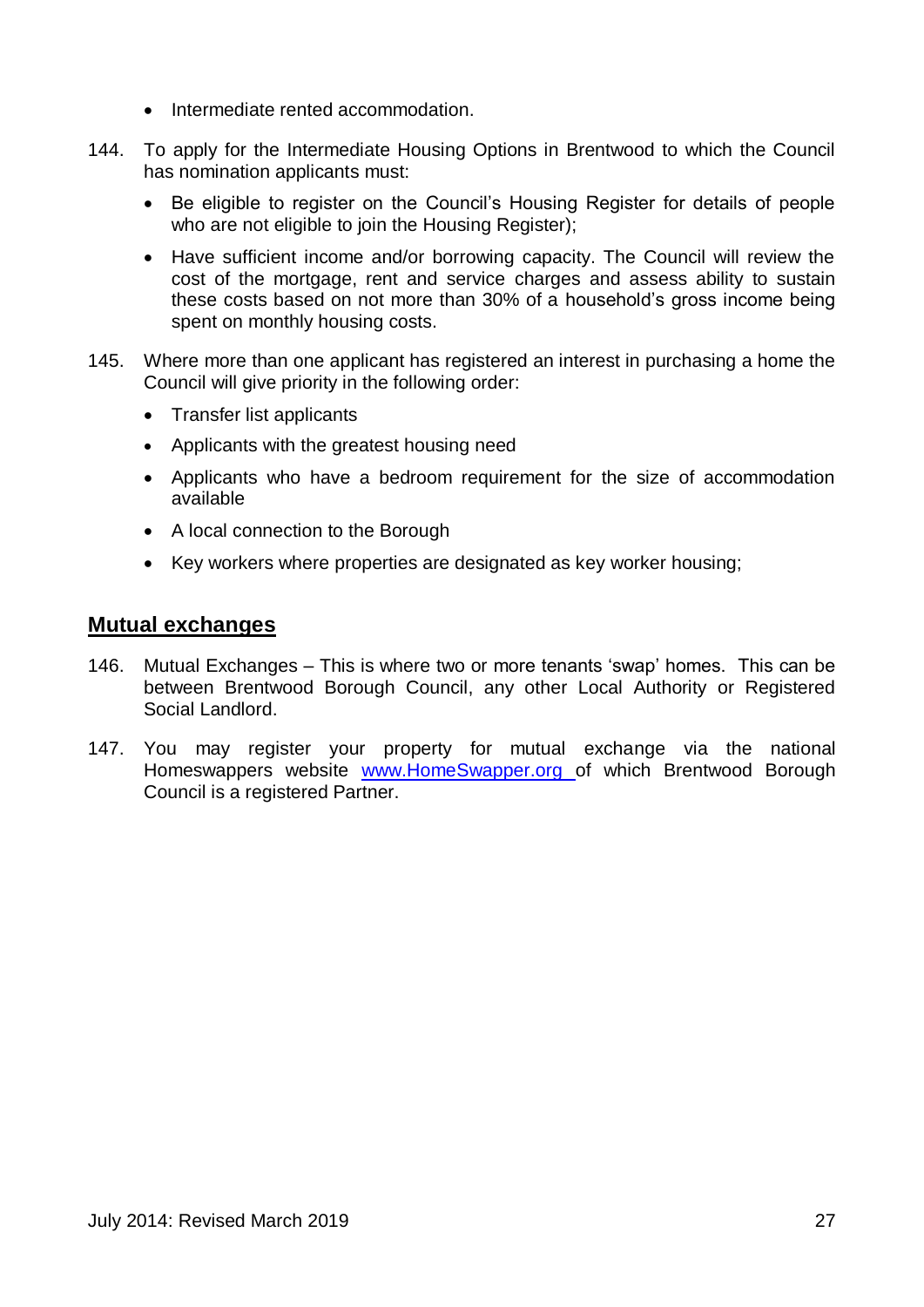



Effective Date: 5th March 2019

## **Housing Services**

**--- www.brentwood.gov.uk ---**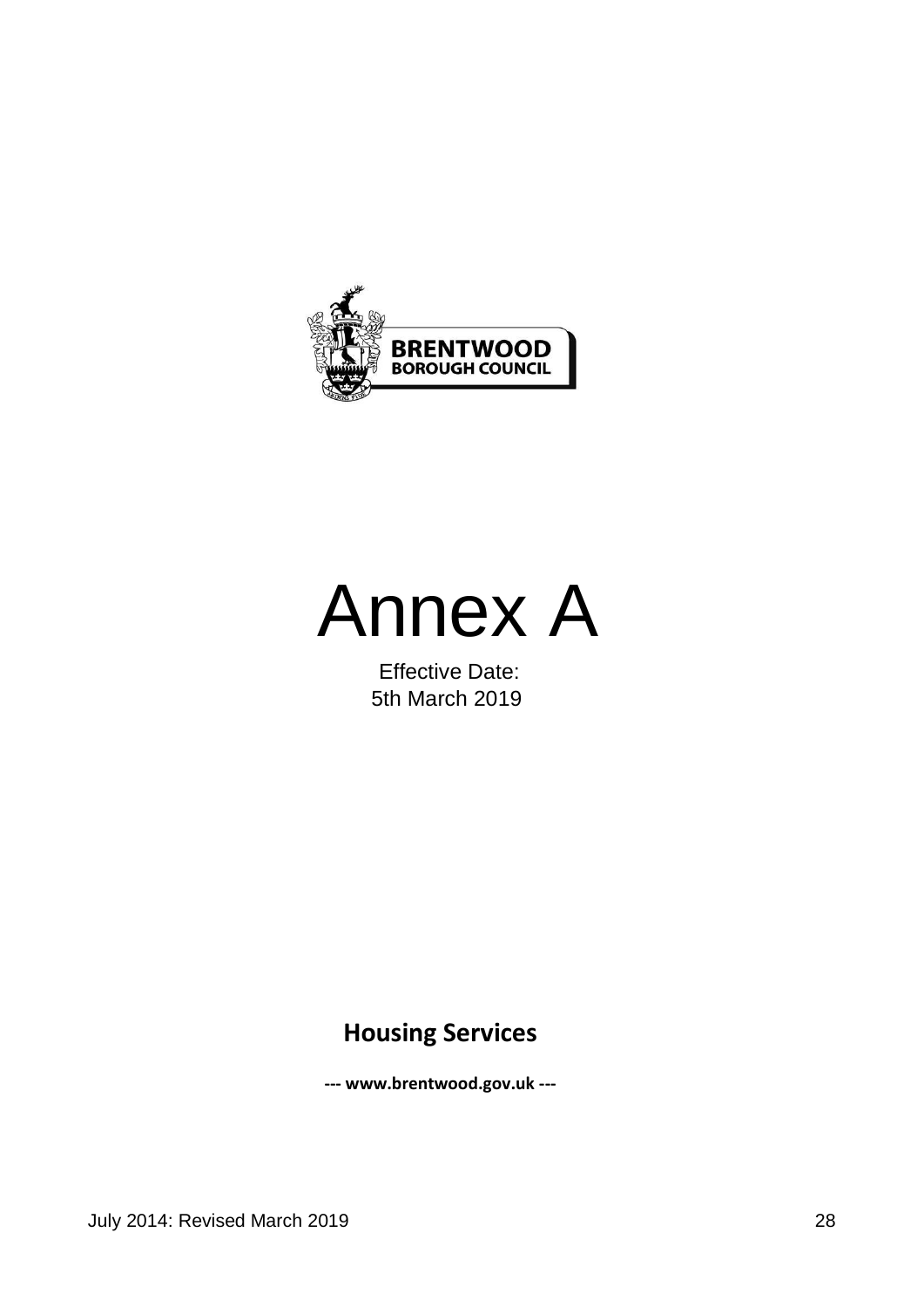## **Allocations: Bypassing**

Any bid for a property on the Choice-Based Letting ('CBL') Home Option system may be 'bypassed'. This means that the applicant will not be eligible for an allocation of a social housing property unless the requirements below are met. This Annex to the Allocations Policy 2014 will act as an operational protocol for 'bypassing' as outlined in the Policy and will be adhered to in all but the most exceptional of cases, which may only be deemed so by the Housing Services Manager.

The rules below are dependent on the individual application status and only 1 category will apply to each applicant. Please note that joint applications are dealt with in the same manner as sole applications. The 'current policy' rules below are the ones which will be applied from adoption by Committee on the 5th of March 2019.

| <b>Transfer List Applicants</b> |  |
|---------------------------------|--|
|                                 |  |
|                                 |  |

#### **Former Policy Current Policy**

- A Transfer List applicant must have maintained a six-month clear rent account to be offered an alternative property.
- All Former Tenant Arrears (FTAs) owing to the Council must be cleared in full at the point of offer.
- All Council Tax and Sundry Debts owing to the Council must be cleared in full at point of offer or a proportion of arrears must be made (by agreement) and a repayment arrangement made.
- A Transfer List applicant must not have fallen into arrears of more than one month's net rent liability in the previous six months.
- All Former Tenant Arrears owing to the Council must be cleared in full at point of offer.
- The applicant must state in writing an affordable repayment arrangement they will adhere to for all Council Tax and Sundry Debts. (Housing Services will pass this written agreement to the relevant department).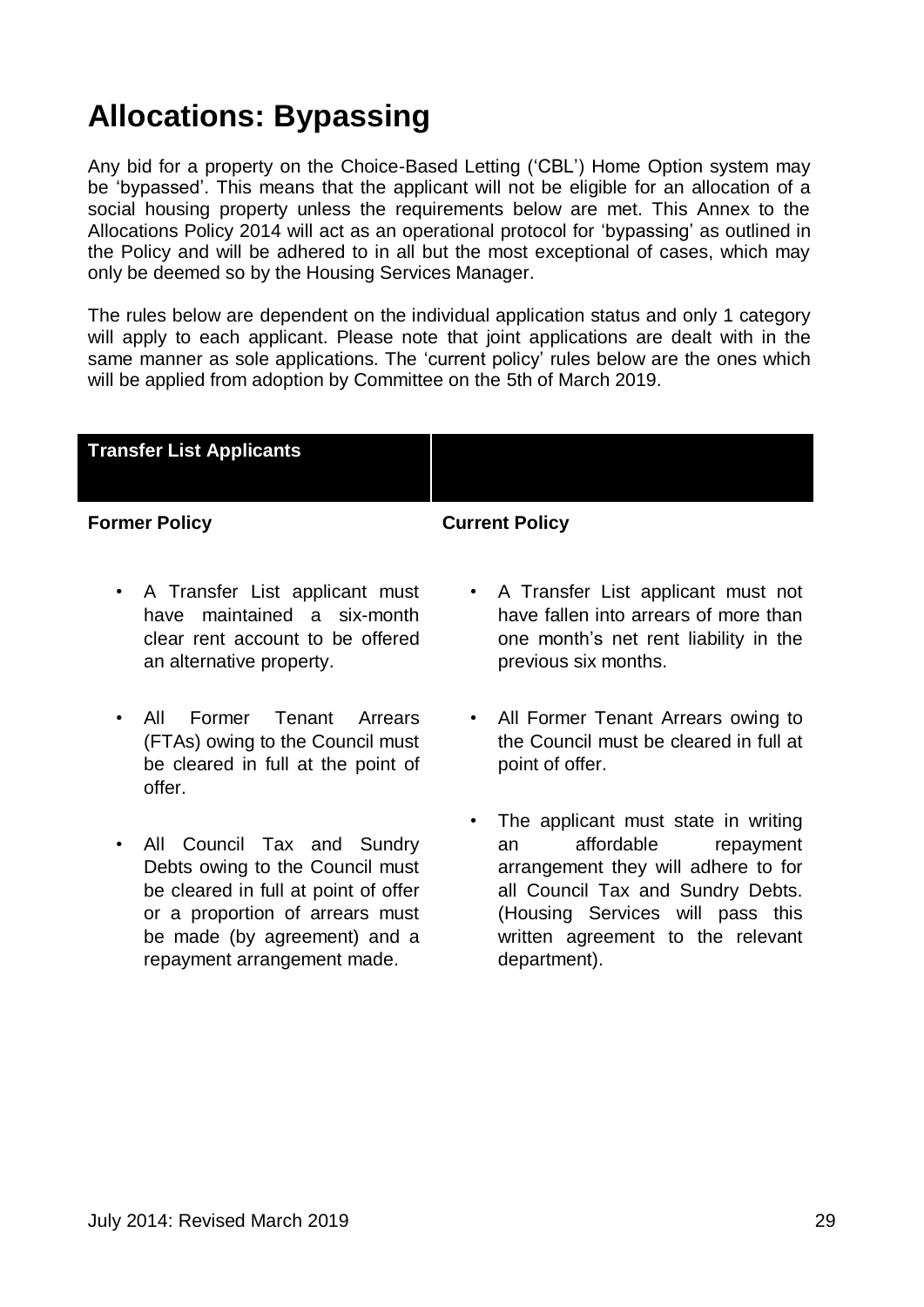#### **Home Seeker Applicants**

#### **Former Policy Current Policy**

- Any former tenant arrears must be cleared in full at point of offer.
- All Council Tax and Sundry Debts must be cleared in full at point of offer or a proportion of arrears must be paid (by agreement) and a repayment arrangement made.
- Any former tenant arrears must be cleared in full at point of offer.
- The applicant must state in writing an affordable repayment arrangement they will adhere to for all Council Tax and Sundry Debts. (Housing Services will pass this written agreement to the relevant department).

#### **Home Seeker Applicants**

- **Homeless Applicants**
- **Currently residing in Council Temporary Accommodation**

#### **Former Policy Current Policy**

- Applicants must clear any current and former tenant arrears at point of offer.
- Applicants must clear current and former court costs.
- All Council Tax and Sundry Debts must be cleared in full at point of offer or a proportion of arrears must be paid (by agreement) and a repayment arrangement made.
- Applicants must clear any current and former tenant arrears at point of offer OR agree for any debt to be transferred to the new rent account.
- Where a debt has been transferred the applicant must state in writing an agreed affordable repayment arrangement.
- The applicant must state in writing an affordable repayment arrangement they will adhere to for all Council Tax and Sundry Debts. (Housing Services will pass this written agreement to the relevant department).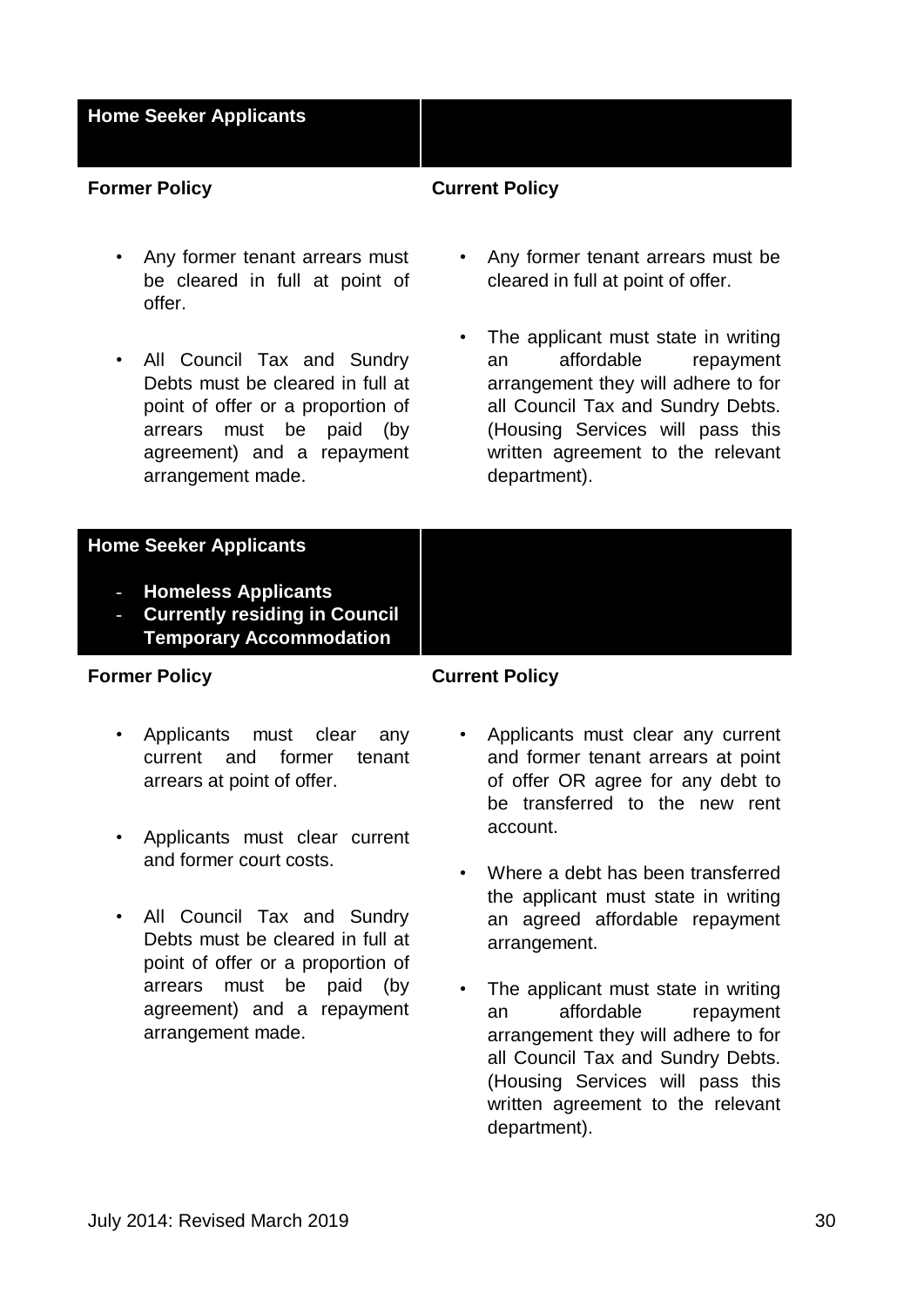#### **Home Seeker Applicants**

- **Homeless Applicants**
- **NOT residing in Council Temporary Accommodation**

- Applicants must clear any current and former tenant arrears at point of offer.
- Applicants must clear current and former court costs.
- All Council Tax and Sundry Debts must be cleared in full at point of offer or a proportion of arrears must be paid (by agreement) and a repayment arrangement made.

#### **Former Policy Current Policy**

- Applicants must clear any former tenant arrears at point of offer OR agree for any debt to be transferred to the new rent account.
- Where a debt has been transferred the applicant must state in writing an agreed affordable repayment arrangement.
- The applicant must state in writing an affordable repayment arrangement they will adhere to for all Council Tax and Sundry Debts. (Housing Services will pass this written agreement to the relevant department).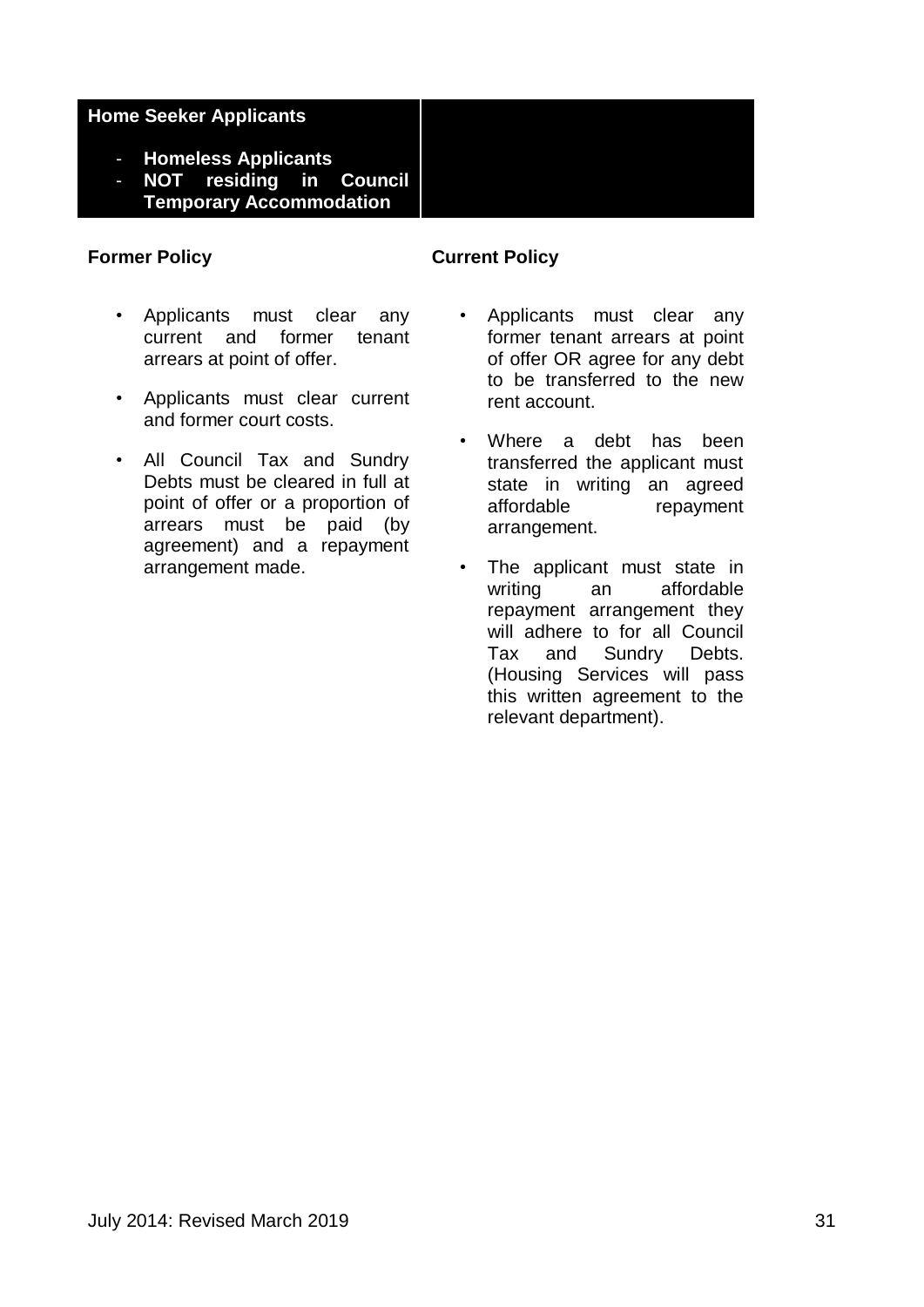### **Other Reasons for Bypassing**

The other reasons why a bid on the CBL allocations system may be bypassed are as follows:

#### **Property-Based Reasons**

- A property is purpose built or significantly adapted for a person with a disability.
- A property or properties are subject to a Local Lettings Plan and certain groups of applicants may not be eligible for a nomination. (The Local Lettings Policy will be agreed between Brentwood Borough Council and the Registered Provider whose property is being advertised).
- The property is ground floor, to ensure it is occupied by an applicant with a recognised medical need for ground floor accommodation.
- Other reasons why a sensitive allocation is necessary.
- An offer of a particular property, if in conjunction with the Police / Probation it is deemed necessary for such a restriction to safeguard public interest, having regard to community safety and cohesion.

#### **Applicant-Based Reasons**

- Existing tenants, whose existing property has been specifically adapted for their needs or a member of their household, may only express an interest in suitable properties that may accommodate their medical need at no further cost to the Council.
- The property is not in accordance with the applicant's assessed medical needs.
- An applicant has pets and the property is not suitable or not permitted for pets.
- A nomination is refused by an RSL as would not meet their rules concerning household size, pet ownership etc.
- Outstanding council tax or housing benefit in relation to any property.
- Non-payment of re-chargeable repairs.
- Non-payment of Bed & Breakfast or temporary accommodation arrears.
- Non-payment of any former rent arrears, service charges or any legal costs as a result of previous actions relating to any former tenancy or leasehold.
- Non-Payment of Removal costs.
- Money owed from the Rent Deposit Scheme.
- Non-payment of any loan paid by the Council in regard to any previous private tenancy.